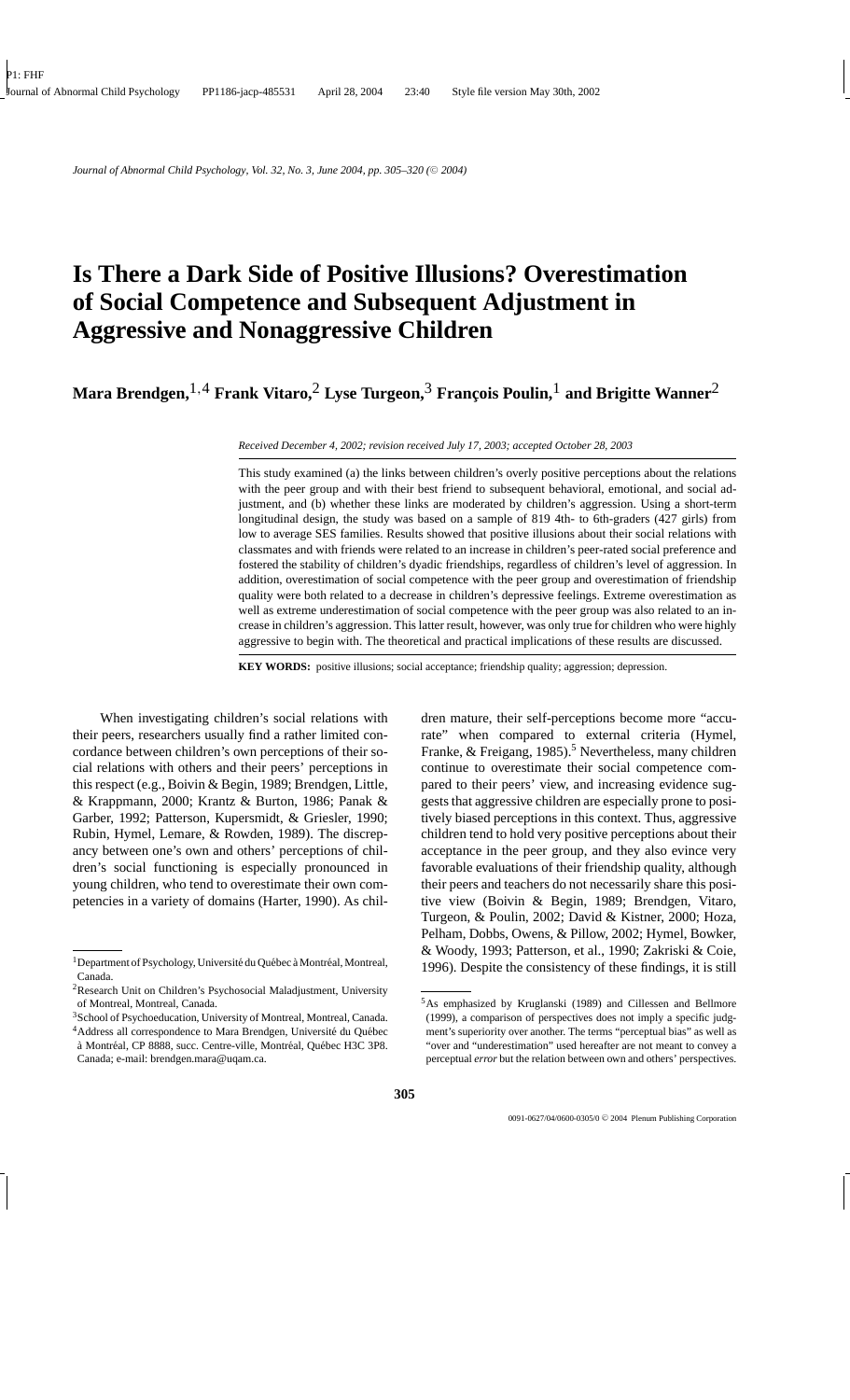not well-known whether and how such highly positive views of their social relations with peers are linked to aggressive children's behavioral, emotional, and social adjustment. Investigating this question is important, however, because children's perceptions of their social relations within the peer group and their dyadic friendships are likely to influence the way they feel and behave, and as a result, to shape the course of those relationships (Cillessen & Bellmore, 1999; Furman, 1996).

Several scholars (e.g., Bandura, 1997; Taylor & Brown, 1988, 1994) have suggested that positive illusions about the self are characteristic of mental health and successful developmental adaptation because they may facilitate goal-attainment and promote emotional wellbeing. From this perspective, an overly positive perception about their social relations with peers might be beneficial for nonaggressive and aggressive children alike. For one thing, positive illusions about their own competence may protect aggressive and nonaggressive children from negative emotions such as feelings of depression. Some support for this notion is provided by studies on childhood depression showing that children's overestimation of their own competence in various domains is predictive, albeit relatively weakly, of a decrease in depressive symptoms (e.g., Cole, Martin, Peeke, Seroczynski, & Fier, 1999; Hoffman, Cole, Martin, Tram, & Seroczynski, 2000; but see McGrath & Repetti, 2002, for a lack of evidence). In addition, an overly optimistic view about their social relations with others may encourage aggressive as well as nonaggressive children to openly approach and interact with others. This, in turn, may facilitate the maintenance of existing and the development of new relationships with others. Support for this notion is provided by findings from a longitudinal study by Sandstrom and Coie (1999). These authors showed that children's positive perceptions about their social status in the peer group were related to an increase in actual peer status in a normative sample of fourth graders, albeit only for boys. Similar results were obtained in a study by Rabiner and Coie (1989) on peerrejected children, many of whom are aggressive (Parkhurst & Asher, 1992). Through experimental manipulation of social feedback, some of these children were led to expect social success with peers. The children in the experimental group were then compared to control-rejected children without similarly positive self-perceptions with respect to their behavior toward new, unfamiliar peers, and their social acceptance in the new peer group. The children in the experimental group were indeed better liked by their new peers and they also behaved more competently (i.e., less aggressively and more prosocially) than children in the control group, although the latter finding was only true for girls.

## **306 Brendgen, Vitaro, Turgeon, Poulin, and Wanner**

Other researchers, however, have challenged the view that an overly positive evaluation of their social relations with others has a positive effect on individuals' developmental adjustment (e.g., Baumeister, Bushman, & Campbell, 2000; Baumeister, Smart, & Boden, 1996; see also Colvin, Block, & Funder, 1995; Zakriski & Coie, 1996). According to this perspective, an overly positive evaluation of their relations with peers leads to unrealistically high expectations about friendly behavior from others. If these expectations are not met because the peers do not perceive the relationship as equally positive, individuals have two choices. First, individuals may accept the negative feedback and adjust their inflated self-perceptions, which may entail the risk of depressive feelings. The second option is to reject the negative feedback from others, which may result in anger and hostility toward the source of the negative feedback.From this perspective, an overly positive view of their interpersonal relationships is especially detrimental for children who are prone to aggression because it may prevent them from reducing their aggressive behavior and from adopting a more prosocial behavior. Instead, aggressive children's overly positive views of their social competence may actually promote aggressive behavior, thus further compromising their social relations with other children. As suggested by Baumeister et al. (1996), such detrimental effects of positive illusions are especially likely in aggression-prone individuals with extremely positive perceptions of their own social competence.

Evidence for a negative effect of overly positive social self-perceptions is provided by a study on highly aggressive children selected for an intervention program (Hughes, Cavell, & Prasad-Gaur, 2001). In this study, aggressive children who had a highly positive perception of their own social acceptance were found to be even less liked by their peers 30 months later than were aggressive children with a more modest and realistic view about their social competence with peers. Contrary to what would be predicted by the Baumeister et al. (1996) perspective, however, a positive perceptual bias was not related to a further increase in aggressive behavior. Notably, this latter finding might have been due to the already very high initial level of aggressive behavior in the intervention sample used in the Hughes et al.'s study (Hughes et al., 2001), which may have limited the potential for further increase of aggressive behavior. Moreover, the authors did not test for the possibility of a curvilinear relation between children's overestimation of their social competence and subsequent developmental adjustment (or of a moderating effect of children's aggression in this context), as would be suggested by the Baumeister et al. perspective (Baumeister et al., 1996).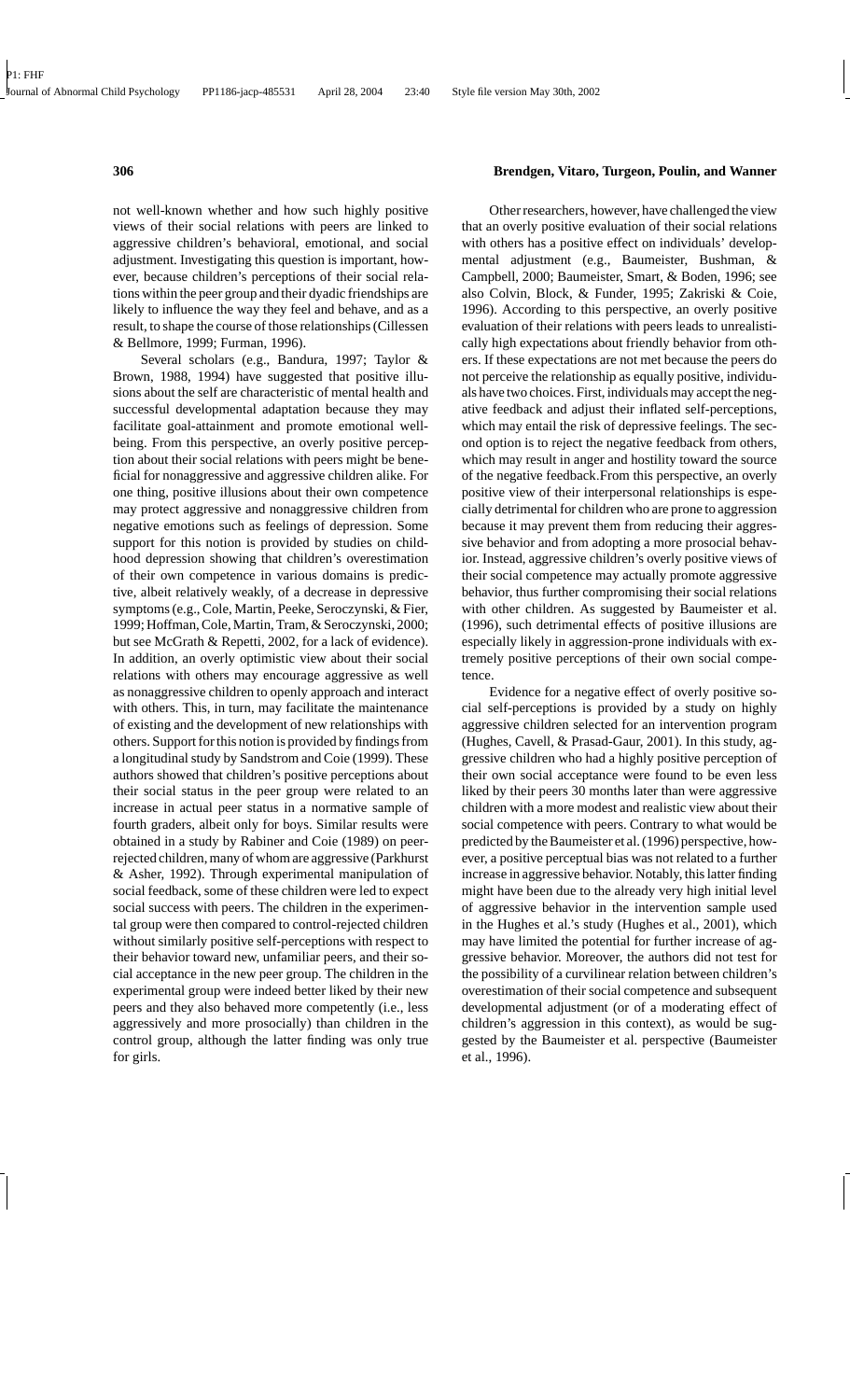# **Overestimation of Social Competence and Adjustment 307 307**

Despite the seeming, albeit limited support for both theoretical perspectives, no longitudinal study has directly examined (a) whether an overly positive perception of their social competence has a positive effect on children's subsequent developmental adjustment, as posited by Taylor and Brown (1988) or (b) whether the effect depends on children's level of overestimation and their level of aggression, as would be suggested by the Baumeister et al. perspective (Baumeister et al., 1996). Without longitudinal data, a control for previous levels of adjustment, as well as a direct test of quadratic relations and of a moderating effect of children's aggression, however, it is difficult to determine which of the two competing hypotheses is endorsed. Moreover, it is still unclear how children's overly positive perceptions of their own competence are related to their subsequent *emotional adjustment.* So far, empirical evidence in this regard is available from only one longitudinal study with elementary school children (Cole, Martin, Peeke, Seroczynski, & Hoffman, 1998). The results showed that children's positive (or negative) perceptual bias was unrelated to change in depression over time. This finding obviously fails to support the positive illusions model posited by Taylor and Brown (1988). Again, however, potential curvilinear links between overestimation of social competence and adjustment and potential moderating effects of children's level of aggression—as would be suggested by the Baumeister et al. (1996) model—were not tested.

## **Goals of This Study**

As is apparent from the review of the extant literature, it is not yet clear which of the two theoretical models discussed above best describes the effects of an overestimation of social competence on aggressive versus nonaggressive children's subsequent developmental adjustment. To address this issue, the main goal of the present study was therefore to investigate (a) the linear and curvilinear links between children's overly positive perceptions about their peer relations and their subsequent behavioral, emotional, and social adjustment, and (b) the moderating effect of children's level of aggression on these links. On the basis of the theoretical models outlined previously, two competing scenarios were tested: On the one hand, based on the positive illusion model proposed by Taylor and Brown (1988), an overly optimistic outlook regarding their social relations with peers should be adaptive for children's behavioral, emotional, and social adjustment, regardless of children's level of aggression. Thus, children who overestimate their social success with peers should subsequently become less aggressive and less depressed,

and they should also experience more positive relations with their peers over time. On the other hand, based on the arguments put forth by Baumeister and colleagues (1996), an overly positive evaluation of their peer relations should be related to further aggression and relationship difficulties. Notably, this relationship should be curvilinear, as it should mainly be observed in extremely overestimating children. Moreover, this curvilinear relationship between children's overestimation of social competence on subsequent aggression and relationship difficulties should be moderated by children's level of aggression. Specifically, these links should only hold for aggression-prone children. In contrast, nonaggressive children (but not aggressive children) should experience an increase in depressive feelings as a result of an overestimation of their social competence according to the Baumeister et al. perspective (Baumeister et al., 1996). Previous studies assessing one or the other of these two theoretical models report either no moderating effects of gender (e.g., Cole et al., 1998; Hughes et al., 2001) or inconsistent patterns for boys and girls (e.g., Rabiner & Coie, 1989; Sandstrom & Coie, 1999). Consequently, no moderating effects of gender were expected in the present study.

To test the two competing hypotheses, this study employed a short-term longitudinal design covering a 6-month period from fall to spring of the same school year. This design allowed us to examine changes in children's relations with the same pool of peers. This ensured that any potential increase or decrease in children's social preference, which in elementary school is based on the classmates' appraisals, would not be influenced by changes of the peer group composition from one school year to the next. In this context, this study extended previous research by examining the effect of children's positive bias not only with respect to their relations with the general peer group (i.e., their social preference), but also with respect to their dyadic friendships (i.e., the quality of the relationship with their best friend) on children's subsequent adjustment. Inclusion of this dyadic relationship aspect is important given the unique role dyadic friendships play in children's developmental adjustment (Hartup, 1992). To increase the pool of true best friends, information regarding children's dyadic friendship relations referred to best friends that could be chosen within the entire school.

## **METHOD**

#### **Participants**

Participants for the study came from an initial pool of 1,887 fourth through sixth graders from 37 schools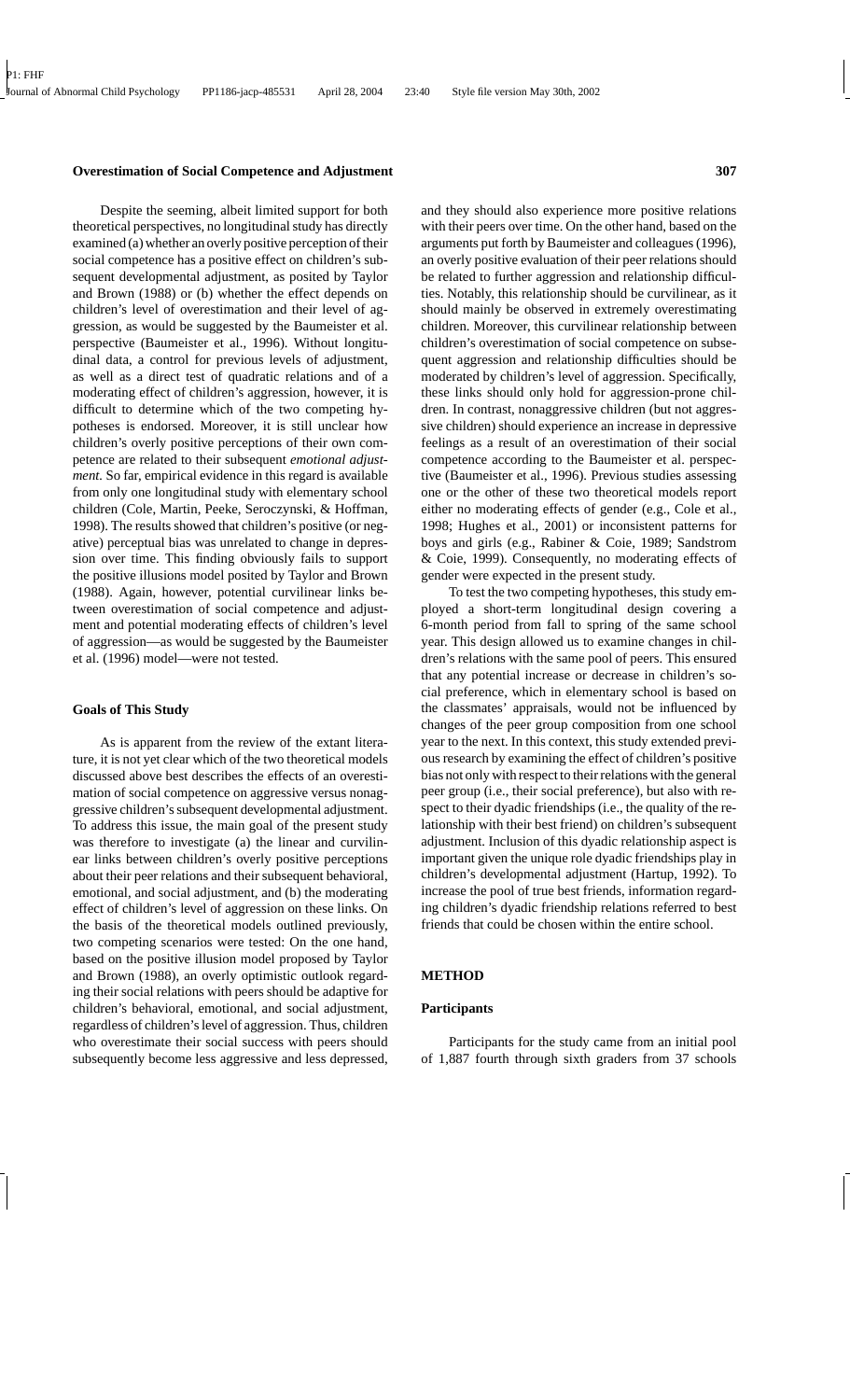in low to average SES areas in Montreal, Canada. Only classes where at least 75% of all students received parental consent  $(n = 1,149)$  or 61%) were considered for participation in the study to ensure valid data for the peer nomination procedure (see description below). More than 80% of the participants were Caucasian. The data for this study were collected in fall and in spring during the same school year. Participants' age ranged from 8 to 13 years at T1  $(M = 10.3$  years). Two hundred and five children  $(20\%)$ were excluded from the study and not reassessed at T2 because they did not have valid data on their dyadic friendships (i.e., because they either failed to provide intelligible information regarding their friends' names, because they nominated school friends from younger grades than were targeted in the study, or because the friends they nominated were absent during data collection or did not receive parental permission to participate in the study). An additional 125 participants (11%) assessed at T1 were excluded from the study because of missing data or because they were absent during the second wave of data collection. Bonferroni-corrected *t* tests for independent samples revealed that the remaining participants  $(N = 819, 427)$ girls) differed from those who were excluded or lost in that the former were less aggressive, were better accepted by their peers and perceived themselves as more accepted by their peers.

## **Procedure**

Data were collected in school during regular class hours. The research assistant read the instructions out loud and made sure that each participant understood the instructions. Throughout the procedure, the children were reminded to maintain confidentiality of their responses. All instruments were administered in French. Following the procedure suggested by Vallerand (1989), instruments that were originally written in English were first translated into French and then translated back into English. Bilingual judges verified the semantic similarity between the back-translated items and the original items in the questionnaire. The research questions and instruments were submitted to, and approved by, the University of Montreal Ethics Committee and the school board administrators.

#### **T1 and T2 Measures**

#### *Peer-Perceived Social Preference*

Children's *Peer-Perceived Social Preference* was assessed with peer nominations. Specifically, a list of the

names of all children in a given class who had received parental consent was handed out to the participants. The children were then asked to nominate three children of the same or opposite sex from this list that they most liked to play with (positive nominations) and three other children of the same or opposite sex from this list that they least liked to play with (negative nominations). The criteria outlined by Coie, Dodge, and Coppotelli (1982) were used to compute the social preference score for each participant, separately for each time. Specifically, the total number of received positive nominations was calculated for each participant and *z*-standardized within the classroom to create a total Liked-Most-score (LM). Similarly, the total number of received negative nominations was calculated for each participant and *z*-standardized within the classroom to create a total Liked-Least-score (LL). The LL-score was then subtracted from the LM score to create the Social Preference score, which was again *z*standardized within the classroom. The Social Preference score thus represents a continuous measure of children's peer-rated social standing in the peer group that covers the entire range from high acceptance to rejection  $(M = 0.19)$ , *SD* = 0.94, range from −2.90 to 2.60 at T1 and *M* = 0.21, *SD* = 0.92, range from −3.06 to 2.52 at T2 in the study sample). Test–retest reliability was *r* = .57.

# *Friendship Status*

Participants were asked to nominate up to five best friends (ordered from first to fifth best friend) who also attended the same school. A participant was considered to have a reciprocal very best friend when the peer the participant had nominated as his or her first best friend had in turn rated the participant as his or her first best friend. Of the 819 children in the study sample, 237 participants (29%; 142 girls) had their very best friendship nomination reciprocated at the same level at T1. Girls were more likely than boys to have their very best friendship nomination reciprocated at the same level at T1,  $\chi^2(1) = 8.09$ ,  $p < .01$ . Also, the children who had their very best friendship nomination reciprocated at the same level at T1 differed from those without a very best reciprocal friend in that the former perceived themselves as more accepted by their peers at T1 and they were more accepted by their peers both at T1 and T2 than the latter.

For those who had a very best reciprocal friend at T1, a *Friend-rated Friendship Ranking* score was computed at T2 to examine whether the reciprocal best friend at T1 had nominated the target child again among his or her five friends at T2 and, if yes, at what rank level (i.e., first friend, second friend, etc.). Specifically, if the reciprocal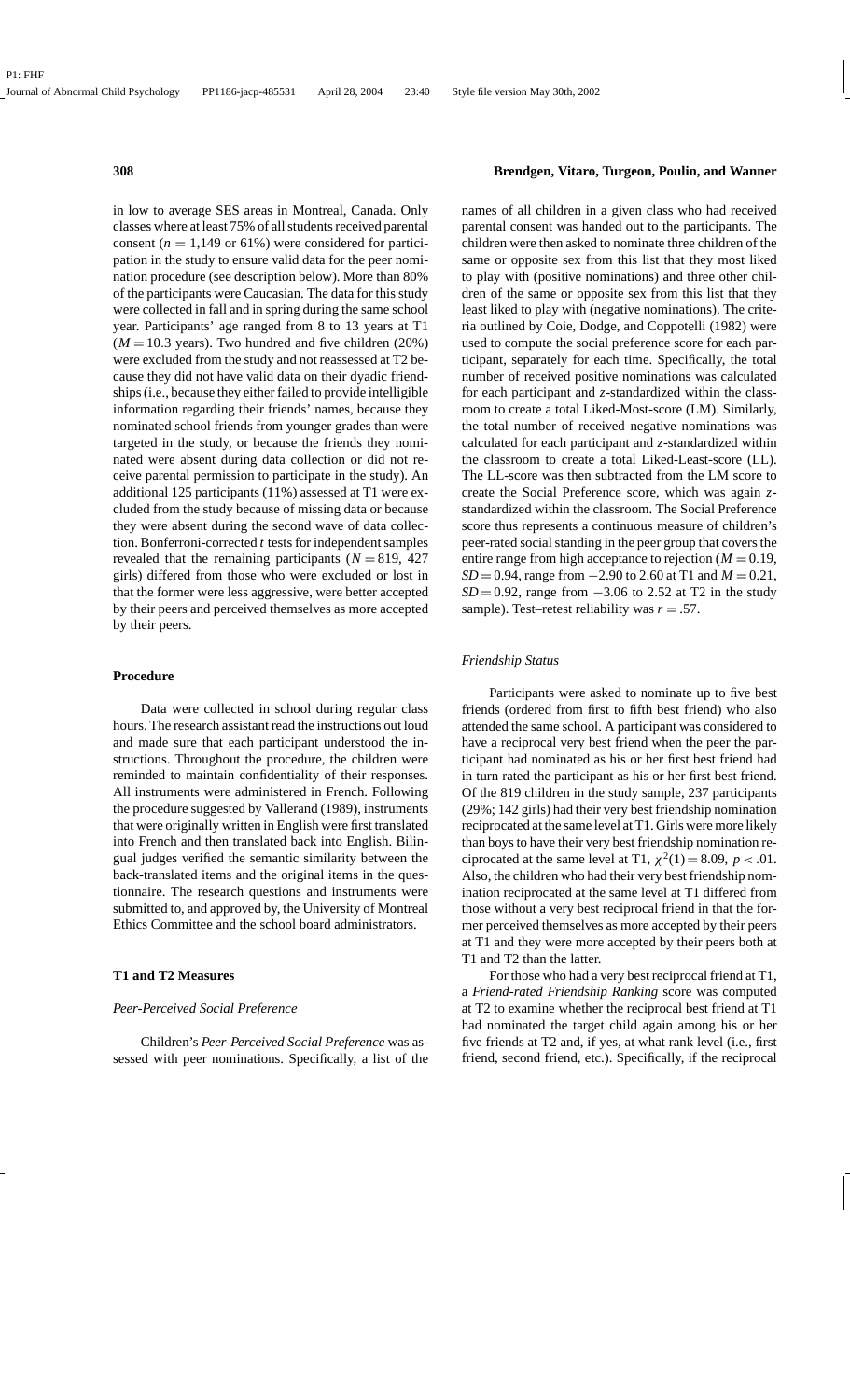# **Overestimation of Social Competence and Adjustment 309 309**

best friend at T1 had nominated the target child again as his or her first best friend at T2, the target child received a score of five. If the reciprocal best friend at T1 had nominated the target child as his or her second best friend at T2, the target child received a score of four. A nomination as third friend corresponded to a score of three, a nomination as fourth friend corresponded to a score of two, and a nomination as fifth friend corresponded to a score of one. If the reciprocal best friend at T1 had not nominated the target child again among his or her five friends at T2, the target child received a score of zero. Because the friend had nominated the target child as first best friend at T1, the friend-rated friendship nomination ranking at T2 (i.e., ranging from a nomination as first friend to no nomination at all) provided an index of change in the target child's dyadic relation with his or her very best friend from T1 to T2, from the friend's point of view. This friend-evaluation of the target child's dyadic relationship at T2 thus complemented the peer-evaluation of the target child's social relation with the larger peer group (i.e., peer-rated social preference) at T2 as an outcome measure in the analyses. Of the 237 children with a very best reciprocal friend at T1, 110 (46.4%) were nominated by their T1 very best friend again as first best friend at T2, 38 (16%) were nominated as second friend, 15 (6.3%) were nominated as third friend, 8 (3.4%) were nominated as fourth friend, 7 (3%) were nominated as fifth friend, and 59 (24.9%) were not nominated again as a friend at T2 by their T1 reciprocal very best friend.

## *Aggression*

Children's aggression at T1 and T2 was measured through five peer-rated items taken from the Pupil Evaluation Inventory (PEI; Pekarik, Prinz, Liebert, Weintraub, & Neale, 1976), from the Proactive and Reactive Aggression Scale (Dodge & Coie, 1987), and from the Indirect Aggression Scale (Bjoerkqvist, Oesterman, & Kaukiainen, 1992): "Those who start a fight over nothing," "say they can beat everybody up," "make fun of people," "say bad things behind others' backs," "get other children to gang up on a peer." Following the procedure used by David and Kistner (2000), these items were chosen to reflect a variety of aggressive behaviors including physical aggression and indirect aggression. Both types of aggression are moderately to strongly correlated with each other (*r*s between .4 and .8) and are used by both genders, although physical aggression is more frequent in boys whereas indirect aggression is more prevalent in girls (see Crick et al., 1999). As such, we aimed at obtaining a measure of aggression that comprised behaviors typical of both genders. A list of the names of all children in a given class who had received parental consent was presented to the participants and they were asked to nominate up to four classmates of the same or the opposite sex from this list who best fit each behavioral descriptor. Individual aggression scores were computed by summing the total number of received nominations for the five items, separately for T1 and T2, and scores were then *z*-standardized within each classroom  $(\alpha = .91 \text{ at T1 and at T2}, M = -0.04, SD = 0.82, range =$ −0.96 to 3.44 at T1, and *M* = −0.02, *SD* = 0.84, range from −.95 to 3.69 at T2 in the study sample). Test-rest reliability of this aggression measure was  $r = .85$ .

## *Depression*

Participants' depressive feelings were assessed using the Children's Depression Inventory (CDI; Kovacs, 1985). The CDI is a self-rated 27-item scale assessing affective, cognitive, motivational, and somatic symptoms of depression. In the present study, the suicidal ideation item was eliminated because of concerns raised by the school board that this item might upset some students. Individual item scores ranged from 0 to 2 with higher ratings indicating more severe symptoms (possible total range: 0 to 56). The CDI has relatively high internal consistency and stability and has been validated using normative and clinic-referred samples (Finch, Saylor, & Edwards, 1985; Fundulis et al., 1991). Internal consistency was high in this sample ( $\alpha = .85$ ,  $M = 9.39$ ,  $SD = 6.85$ , range from 0 to 37 at T1, and  $\alpha = .87$ ,  $M = 8.41$ ,  $SD = 7.19$ , range from 0 to 38 at T2). Test-rest reliability of the CDI was  $r = .65$ .

## **T1-Only Measures**

#### *Self-Perceived Social Acceptance*

Following the procedure by Vernberg (1990), *Self-Perceived Social Acceptance* among peers was measured through the six-item social acceptance subscale of the Self-Perception Profile for Children (*SPPC*; Harter, 1985). The SPPC self-perceived social acceptance subscale includes positively as well as negatively worded items. As such, although the self-rated social acceptance scale is not exactly comparable to the peer-rated social preference scale, it does yield a measure of children's selfrated social standing in the peer group that also covers the entire range from high competence to a complete lack of social competence. Items were scored from 1 through 4 and an average total Self-perceived Social Acceptance scale was computed such that a higher total score reflects a more positive self-image. The instrument has shown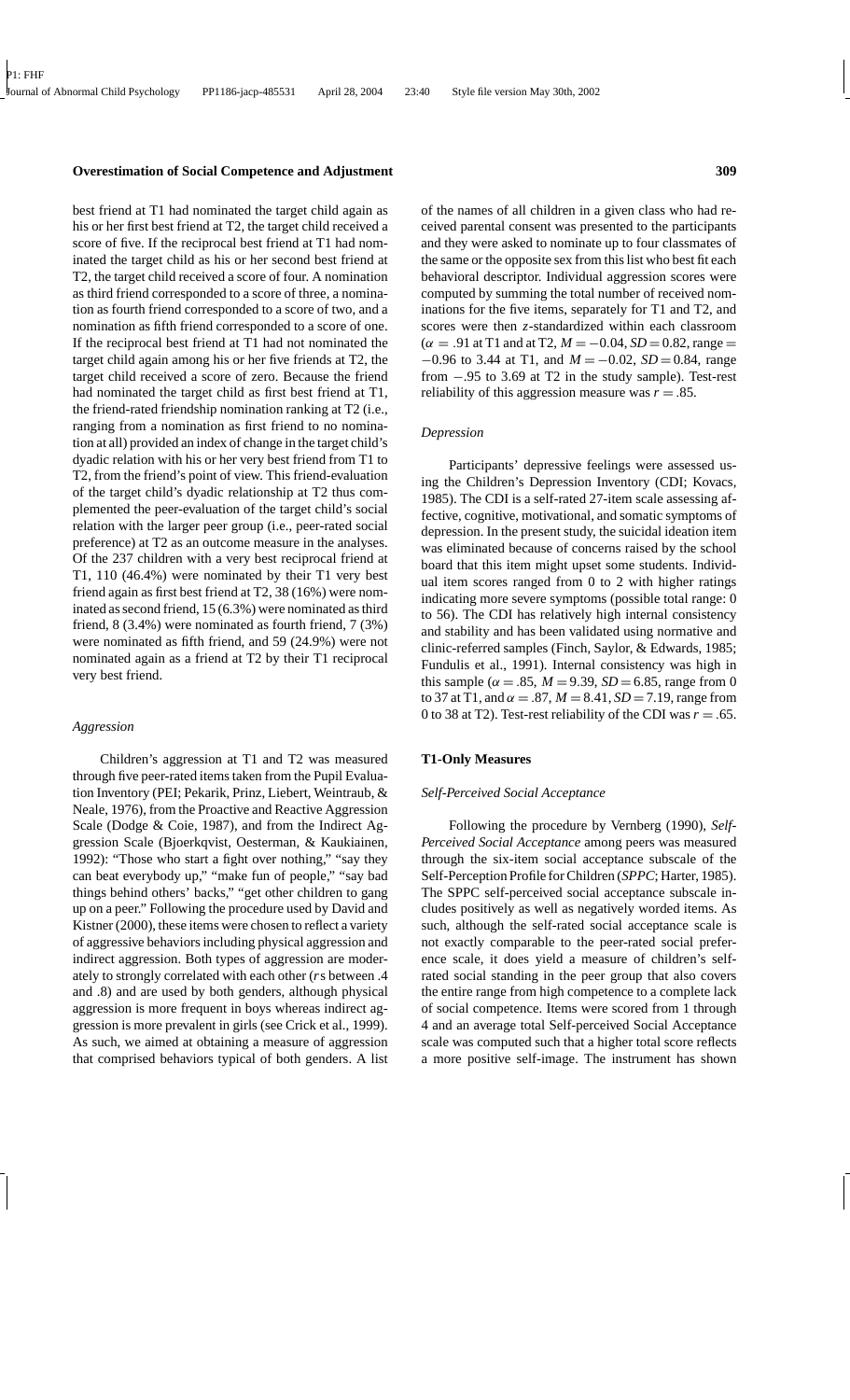excellent internal consistency, test-retest reliability, and factorial and convergent validity with 3rd through 6th graders (Boivin, Vitaro, & Gagnon, 1992). Cronbach's alpha for the total self-perceived social acceptance scale was  $= .76$ ,  $M = 3.07$ ,  $SD = 0.70$ , range from 1 to 4.

# *Friendship Quality*

After nominating their five best friends in school (see procedure described above), participants were asked to describe the quality of the friendship with their first nominated (i.e., very best) school friend using a short version (27 items) of the Friendship Quality Questionnaire (*FQQ*; Parker & Asher, 1993). The items of the FQQ assess six dimensions (Companionship and Recreation, Help and Guidance, Validation and Caring, Intimate Exchange, Conflict Resolution, and Conflict). The children were asked to rate how true a specific item description was for their relationship with their best friend, ranging from  $0 = not$  *at all true* to  $4 = really$  *true*. The FQQ has been extensively used for third through sixth grade children and has shown good internal consistency and factorial and convergent validity in this age group (Parker & Asher, 1993). To obtain a measure of global friendship quality, we first reversed the scores of the items pertaining to the conflict dimension and then computed an average score across all items such that a higher score indicated a more positive overall friendship quality. Internal consistency for the global friendship quality scale based on the short version of the questionnaire was satisfactory in this study,  $\alpha = .80, M = 3.00, SD = 0.68$ , range from .59 to 4.00.

For participants whose very best friendship nomination was reciprocated at the same level  $(n = 237; 142 \text{ girls})$ it was possible to obtain not only their own but also their reciprocal best *friend's evaluation of friendship quality*. Notably, the fact that the children as well as their friends provided friendship quality data about the same friendship resulted in the presence of dependent data within the sample. Specifically, for 103 dyads, both partners provided reports of friendship quality and had complete data on all other measures, such that both partners could be considered target children. Therefore, we randomly excluded one member of these dyads for all analyses involving friendship quality. For 31 children, friends' friendship quality ratings were available although the friends themselves were not included as target children in the study sample because of missing data on other variables, thus posing no problem of dependent data for these cases. Together, these adjustments resulted in a subsample of  $n = 134$  children (82 girls) for the analyses involving friendship quality, whereas all other analyses were conducted with the sample of 819.

*Overestimation of Social Competence With the Peer Group and Overestimation of Friendship Quality*

To operationalize children's overestimation (and underestimation) of their social competence in regard to the relation with the larger peer group we followed the strategy adopted in previous studies (e.g., Cole et al., 1998, 1999; David & Kistner, 2000; Hoffman et al., 2000; McGrath & Repetti, 2002). Specifically, we computed a standardized residual score by regressing children's selfrated social acceptance in the peer group at T1 on their peer-rated social preference at T1. The correlation between peer-rated social preference and self-rated social acceptance was  $r = .25$ ,  $p < .001$ , indicating that considerable residual variance existed in children's self-rated social acceptance that was not accounted for by peer-rated social preference. The strategy of a residual difference score was chosen over a simple difference score because peer-rated social preference and self-rated social acceptance were not based on the same measure, which makes it inherently difficult to establish a base of comparison between the two variables. This problem is circumvented by using a residual score, which reflects the portion of self-rated social acceptance that cannot be predicted from peer-rated social preference. As such, a standardized residual score above zero represents a more positive perception of their social acceptance in the peer group from the children's own perspective than what would be expected based on their peer-rated social preference score. In contrast, a residual score below zero represents a more negative perception of their social acceptance from the children's own perspective than what would be expected based on their peer-rated social preference score. Thus, although not a measure of "true" difference or change, the residual difference score is an ideal way of "singling out individuals who changed more (or less) than expected" (Cronbach & Furby, 1970, p. 74), or, in the context of the present study, of identifying individuals whose selfevaluations are higher (= overestimations) or lower (=  $un$ derestimations) than what would be expected based on their peer-rated social preference. To obtain a comparable measure for children's overestimation of friendship quality, the same rationale was employed to compute a standardized residual score between children's and their friends' views of the quality of their friendship. Again, only a modest correlation was found between friend-rated and self-rated friendship  $(r = .21, p < .05)$ , indicating that considerable residual variance existed in children's selfratings of friendship quality that was not accounted for by friend-rated friendship quality. To test for the possibility of a curvilinear relation between children's overestimation of social competence with peers in general or of friendship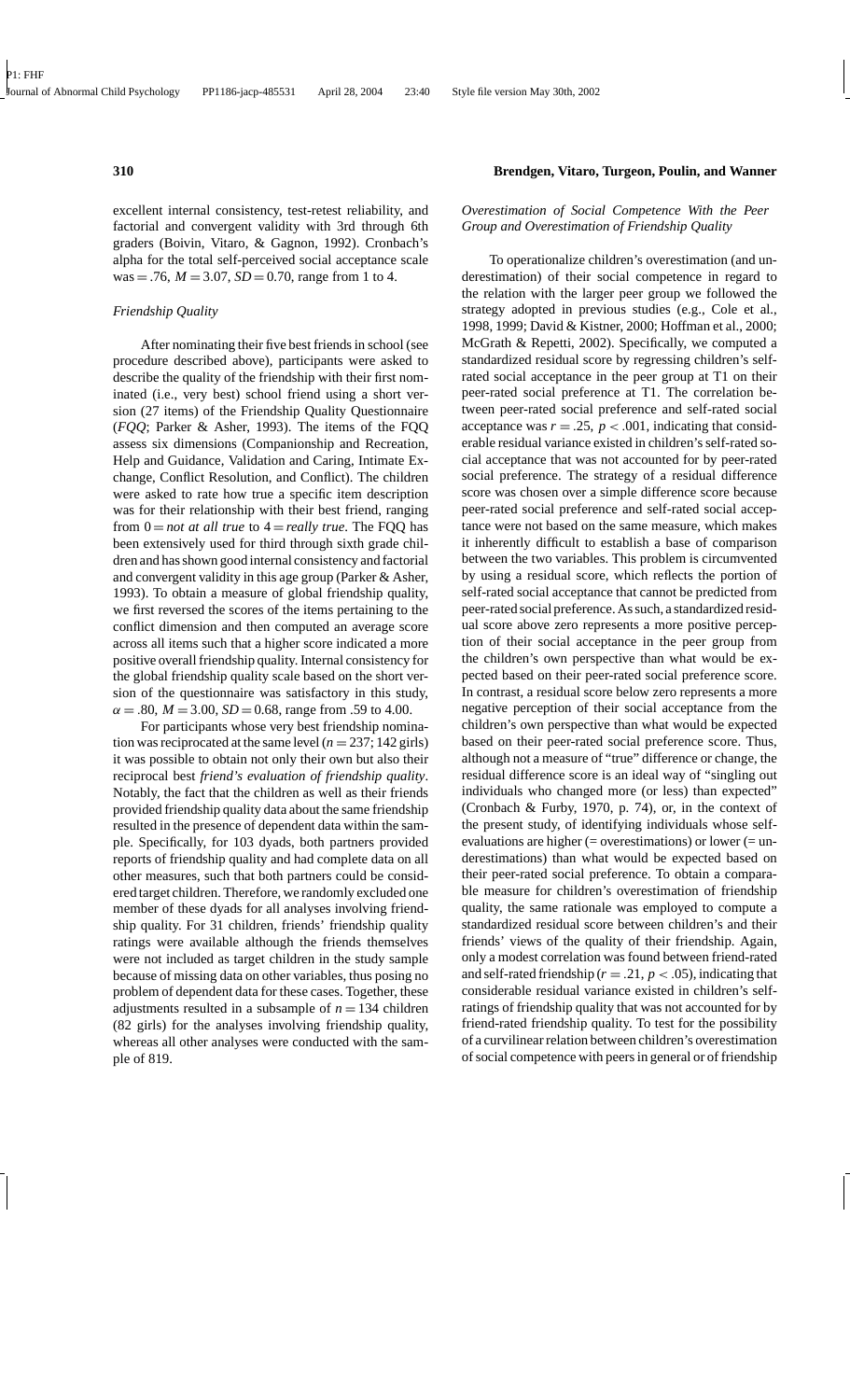# **Overestimation of Social Competence and Adjustment 311 311**

quality, on the one hand, and subsequent adjustment, on the other hand, we also calculated quadratic terms of the residual scores regarding social competence and friendship quality.

## **RESULTS**

## **Preliminary Analyses**

Prior to analyses, variables were screened for the presence of univariate outliers and normality of distributions. Absolute skewness and kurtosis values were well below 1.00 for all variables except for aggression and depression. Skewness values were 1.8 at T1 and 1.9 at T2 for aggression and 1.1 at T1 and 1.2 at T2 for depression. Kurtosis values were 3.2 at T1 and 3.4 at T2 for aggression and 1.0 at T1 and 1.1 at T2 for depression. However, further screening of residuals showed that assumptions of normality, linearity, and homoscedasticity were met, so that no variable transformations were performed. Screening for multivariate outliers using Mahalanobis Distance with a criterion of  $p < .001$  revealed no such cases. In Table I, the zero-order correlations of the study variables, including sex and age, are presented for the whole sample. As can be seen, girls were less aggressive and they were also slightly better liked by their peers than boys. In addition, girls' friends rated their friendship quality more positively than did boys' friends. Girls—more than boys also tended to rate their friendships more positively than their friends. Aggression and depression were unrelated to each other, but each was negatively related to peer-rated social preference. Aggression, but not depression, was related to a more negative evaluation of friendship quality

from the friend's perspective. Aggression was also related to an overestimation of social competence with peers but not to an overestimation of friendship quality, whereas depression was related to an underestimation of social competence with peers and of friendship quality. Peerrated social preference was positively related to friendrated friendship quality. Moreover, children who overestimated their social competence with peers also tended to more positively evaluate their friendship quality compared to their friend's view. Age was negatively—albeit very weakly—related to peer-rated social preference at T2, but not related to any other variable, and was therefore dropped from subsequent analyses.

# **Predictions to Children's Behavior and Emotional Well-Being**

In the first set of analyses, we examined (a) whether children's overly positive perceptions of their social acceptance in the peer group and of their friendship quality would be predictive of children's aggressive behavior or depressed mood, respectively, and (b) whether these predictive links were moderated by children's levels of aggression. Notably, potential moderating effects of sex were also tested in separate analyses. No significant moderating effects of sex were found, however, and these analyses are therefore not presented in further detail. Analyses involving the social acceptance residual score as a predictor were based on the complete study sample of  $N = 819$ , whereas analyses involving the friendship quality residual score as a predictor were based on the subsample of  $n = 134$  children who had a very best reciprocal friend.

|                                         | A | B   | C         | D         | E   | F        | G         | H         |           |           | K        |         |
|-----------------------------------------|---|-----|-----------|-----------|-----|----------|-----------|-----------|-----------|-----------|----------|---------|
| A Sex                                   |   | .02 | $-.40***$ | $-.40***$ | .02 | .03      | $.07*$    | .00       | $-.01$    | $.42***$  | $.19*$   | $-.14$  |
| B Age                                   |   |     | .03       | .04       | .03 | .00      | $-.04$    | .03       | $-.07*$   | .08       | $-.12$   | $.10\,$ |
| C T1 aggression                         |   |     |           | $.85***$  | .04 | .06      | $-.22***$ | $.13***$  | $-.09**$  | $-.40***$ | .03      | .09     |
| D T2 aggression                         |   |     |           |           | .04 | .05      | $-.15***$ | $.14***$  | $-.11***$ | $-.45***$ | .06      | .05     |
| E T1 depression                         |   |     |           |           |     | $.65***$ | $-.15***$ | $-.52***$ | $-.15*$   | $-.13$    | $-.17*$  | .02     |
| F T2 depression                         |   |     |           |           |     |          | $-.15***$ | $-.41***$ | $-.17***$ | $-.10$    | $-.21*$  | $-.03$  |
| G T1 P-p social preference              |   |     |           |           |     |          |           | .00       | $.57***$  | $.25***$  | $.10\,$  | .00.    |
| H T1 social acceptance res.             |   |     |           |           |     |          |           |           | $.10**$   | .05       | $.29***$ | .08     |
| I T2 P-p social preference              |   |     |           |           |     |          |           |           |           | $.34***$  | .07      | .09     |
| J T1 F-p friendship quality             |   |     |           |           |     |          |           |           |           |           | .01      | .11     |
| K T1 friendship quality res.            |   |     |           |           |     |          |           |           |           |           |          | $.19*$  |
| L T <sub>2</sub> F-p friendship ranking |   |     |           |           |     |          |           |           |           |           |          |         |

**Table I.** Zero-Order Correlations Among the Study Variables

*Note.* P-p = peer-perceived; Res. = residual score after regressing self-perceptions onto peer-/friend-perceptions; F-p = friend-perceived.

 $N = 819$ ; correlations involving friendship quality or friendship ranking are based on  $n = 134$ . Sex is coded so that a higher value (1) represents girls. Spearman rank correlations are reported for associations with the Friendship Ranking measure.

∗*p* < .05. ∗∗ *p* < .01. ∗∗∗ *p* < .001.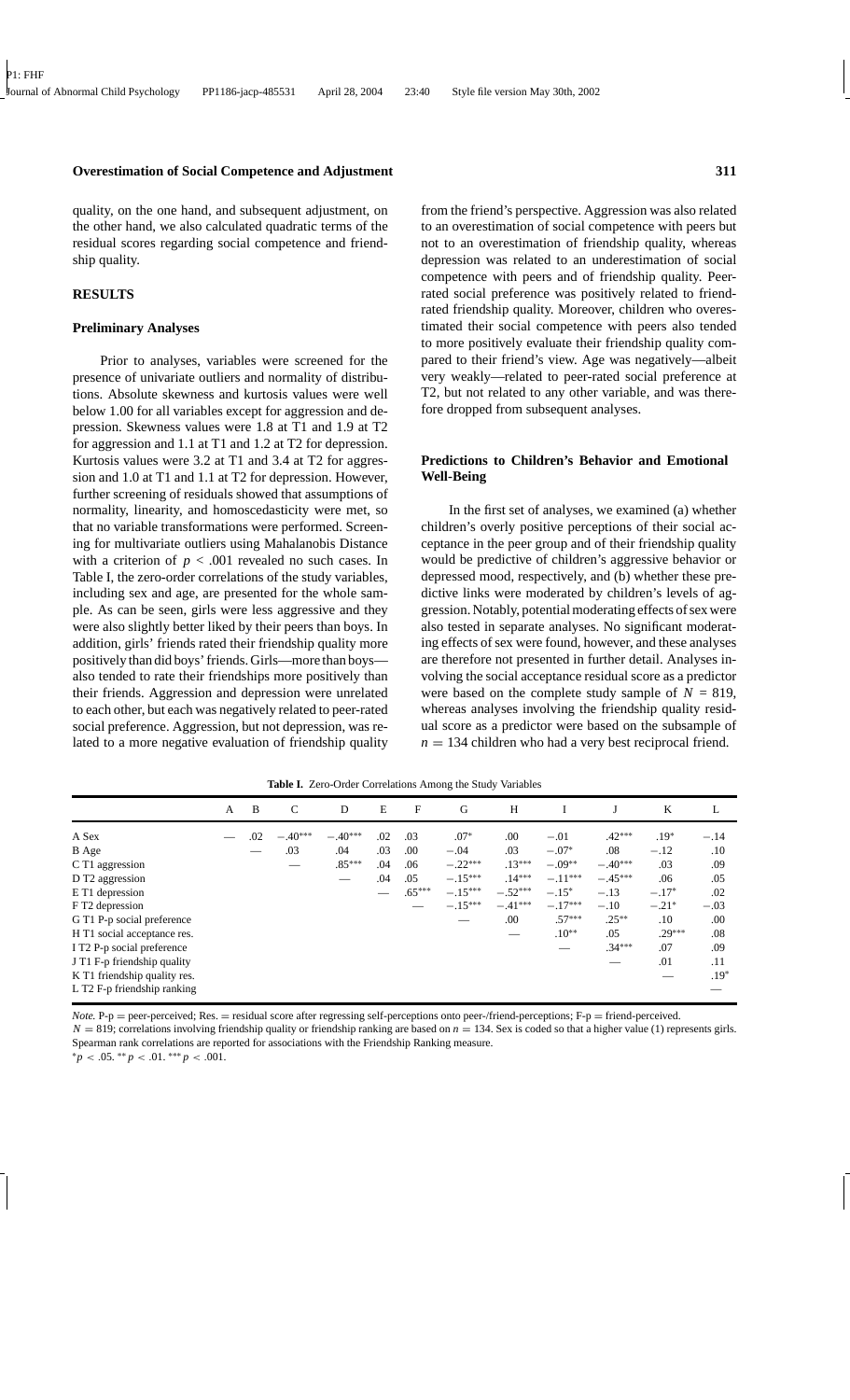# *Predictions to Aggression*

First, a hierarchical linear regression analysis was conducted to examine the link between children's overestimation of social preference at T1 and aggression at T2. For this purpose, we entered sex, aggression at T1, depression at T1, peer-rated social preference at T1, the social acceptance residual score at T1, and the squared social acceptance residual score at T1 as independent variables on the first step. This approach allowed us to examine the predictive effect of children's over (or under) estimation of their social acceptance in the peer group in general on aggression at T2 while controlling for the stability of aggression and for the predictive effect of peerrated social preference on aggression. On the second step, two 2-way interaction terms (Social acceptance residual score  $\times$  Aggression and Squared social acceptance residual score  $\times$  Aggression) were added. To facilitate interpretation, all dependent and continuous independent variables were *z*-standardized prior to creating the interaction terms and the *z*-standardized variables were used in the analyses. Following the same procedure, a second hierarchical linear regression analysis was conducted to examine the link between children's overestimation of their friendship quality at T1 and aggression at T2. The analytical steps were the

# **312 Brendgen, Vitaro, Turgeon, Poulin, and Wanner**

same as in the first analysis. The only difference was that friend-rated friendship quality at T1 replaced peer-rated social preference at T1 as predictor and the friendship quality residual score at T1 replaced the social acceptance residual score at T1 as a predictor. The tolerance and variance inflation indicators showed that multicollinearity was not a problem in the two sets of analysis both before and after inclusion of the interaction terms. The overall model *F*-change, the change in  $R^2$ , the regression coefficients, and the corresponding *t* values from the two analyses are provided in Table II.

As can be seen in Table II, children's initial level of aggression at T1 predicted aggression at T2,  $b = .82$ ,  $p < .001$ . Boys became more aggressive than girls,  $b = -.15$ ,  $p < .001$ , as did children who were more accepted by their peers at T1,  $b = .05$ ,  $p < .001$ . In addition, the social acceptance residual score at T1 as well as the squared social acceptance residual score at T1 were positively related to aggression at T2. However, the interaction terms entered on the next step showed that the quadratic effect—albeit not the linear effect—was moderated by children's level of aggression. To interpret the nature of the interaction, we followed the procedure for interaction terms involving continuous predictors described by Jaccard, Turrisi, and Wan (1990). Specifically, we

|          | Set A: Predictions from the social acceptance residual  |                     |         |                   |              |  |  |  |  |
|----------|---------------------------------------------------------|---------------------|---------|-------------------|--------------|--|--|--|--|
| Step no. | Predictor                                               | h<br>$\mathfrak{t}$ |         | $F$ change $(df)$ | $R^2$ change |  |  |  |  |
| Step 1   |                                                         |                     |         | 372.25 (6, 812)   | $.73***$     |  |  |  |  |
|          | <b>Sex</b>                                              | $-.15***$           | $-3.77$ |                   |              |  |  |  |  |
|          | T1 aggression                                           | $.82***$            | 39.90   |                   |              |  |  |  |  |
|          | T1 depression                                           | .04                 | 1.66    |                   |              |  |  |  |  |
|          | T1 peer-rated social preference                         | $.05*$              | 2.42    |                   |              |  |  |  |  |
|          | T1 social acceptance residual                           | $.07**$             | 2.95    |                   |              |  |  |  |  |
|          | T1 social acceptance residual <sup>sq.</sup>            | $.04*$              | 2.08    |                   |              |  |  |  |  |
| Step 2   |                                                         |                     |         | 3.94(2, 810)      | $.01*$       |  |  |  |  |
|          | T1 soc. acc. res. $\times$ T1 agg.                      | $.02\,$             | 1.28    |                   |              |  |  |  |  |
|          | T1 soc. acc. res. <sup>sq.</sup> $\times$ T1 agg.       | $.06**$             | 2.61    |                   |              |  |  |  |  |
|          | Set B: Predictions from the friendship quality residual |                     |         |                   |              |  |  |  |  |
| Step 1   |                                                         |                     |         | 64.57 (6, 127)    | $.75***$     |  |  |  |  |
|          | <b>Sex</b>                                              | $-.29**$            | $-2.69$ |                   |              |  |  |  |  |
|          | T1 aggression                                           | $.74***$            | 14.61   |                   |              |  |  |  |  |
|          | T1 depression                                           | $-.08$              | $-1.79$ |                   |              |  |  |  |  |
|          | T1 friend-rated friendship quality                      | $-.10$              | $-1.92$ |                   |              |  |  |  |  |
|          | T1 friendship quality residual                          | $.12*$              | 1.98    |                   |              |  |  |  |  |
|          | T1 friendship quality residual <sup>sq.</sup>           | .11                 | 1.84    |                   |              |  |  |  |  |
| Step 2   |                                                         |                     |         | 2.63(2, 125)      | .01          |  |  |  |  |
|          | T1 frd. qual. res. $\times$ T1 agg.                     | $.13*$              | 2.10    |                   |              |  |  |  |  |
|          | T1 frd. qual. res. <sup>sq.</sup> $\times$ T1 agg.      | .13                 | 1.79    |                   |              |  |  |  |  |

**Table II.** Hierarchical Multiple Linear Regression Analysis Predicting to Children's Aggression at T2

*Note.* The first regression analysis is based on  $N = 819$ ; the second regression analysis is based on  $n = 134$ . Sex effect refers to boys as reference group. Res. = residual score; Soc. acc. = social acceptance; Agg. = aggression; frd. qual.  $=$  Friendship quality.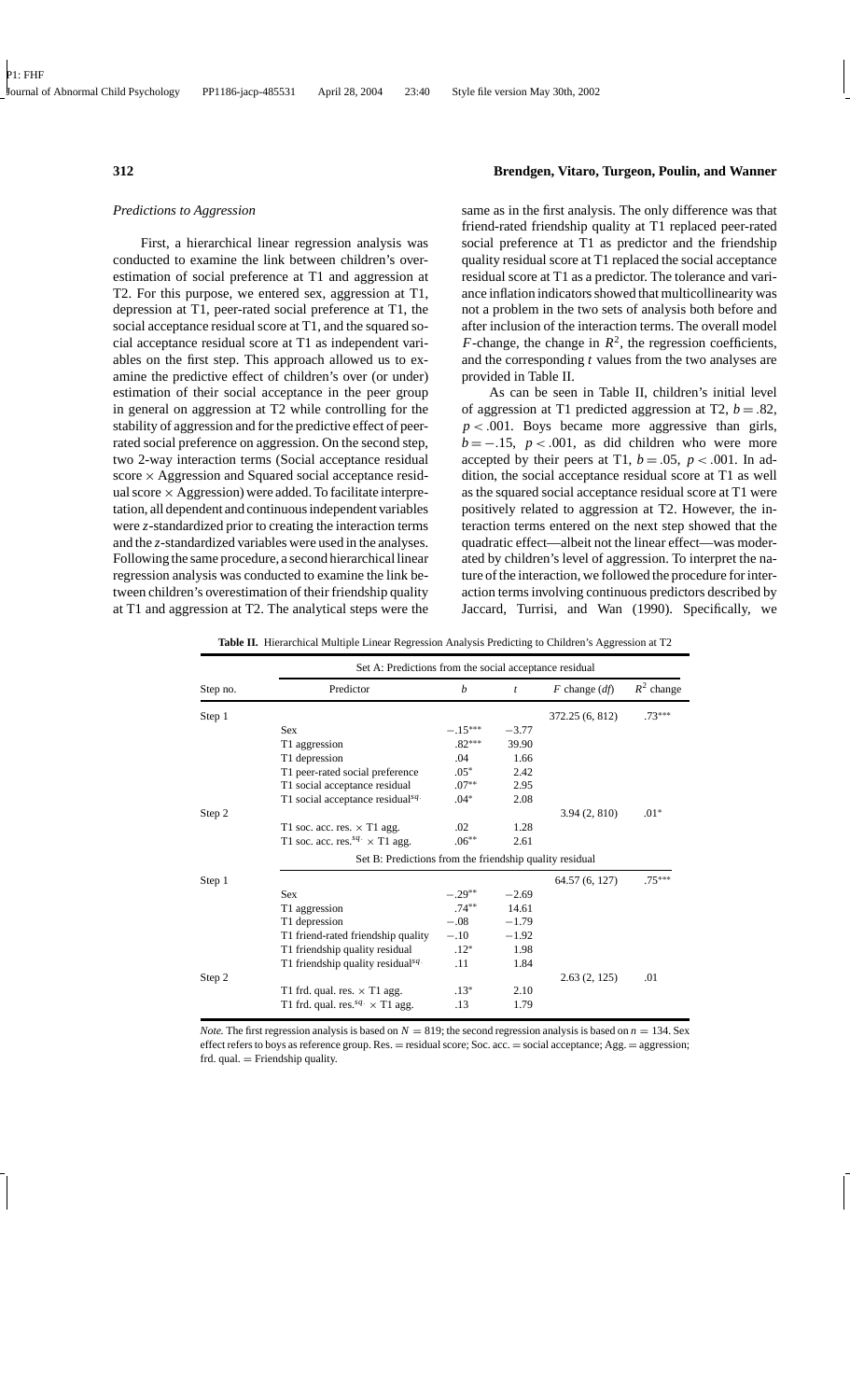#### **Overestimation of Social Competence and Adjustment 313**

examined the effect of the T1 squared social acceptance residual score on T2 aggression at three levels of T1 aggression: low  $(= 1 S D$  below the mean), moderate  $(= at$ the mean or 0), and high  $(= 1 SD)$  above the mean). The regression coefficient and *t* value associated with the T1 squared social acceptance residual score at a medium level of T1 aggression was provided in the second step of the regression equation,  $b = .03$ ,  $t = 2.00$ ,  $p < .05$ . When T1 aggression increased by one standard deviation, (i.e., when initial aggression was high), the effect of the T1 squared social acceptance residual score on T2 aggression was also significant,  $b = .08$ ,  $t = 3.20$ ,  $p < .001$ .<sup>6</sup> However, when T1 aggression decreased by one standard deviation (i.e., when initial aggression was low), the T1 squared social acceptance residual score had no significant effect on T2 aggression,  $b = -.02$ ,  $t = 0.77$ , *ns*.

Figure 1 illustrates the relation between children's overestimation of social acceptance at T1 and subsequent aggression at T2 for children with low, moderate, and high initial levels of aggression. As can be seen, for children with low initial levels of aggression, an overestimation of social acceptance in the peer group by 2 *SD*s was related to an increase in aggression (*predicted mean* = .18), whereas an underestimation of social acceptance by peers by 2 *SD*s was related to a decrease of aggression for these children (*predicted mean* = −.09). Because of its extremely small effect size, however, this link has to be interpreted with caution. For children with moderate initial levels of aggression, even an underestimation of social acceptance by 2 *SD*s did not seem to predict a notable change in aggression (*predicted mean* = .03), but aggression at T2 increased exponentially the more these children overestimated their social acceptance in the peer group (*predicted mean* = .14 for an overestimation by 1 *SD* and *predicted mean* = .30 for an overestimation by 2 *SD*s). A similar, yet more pronounced pattern was found for children with high initial levels of aggression (*predicted mean* = .19 for an overestimation by 1 *SD*, and *predicted mean* = .50 for an overestimation by 2 *SD*). Notably, however, children with high initial levels of aggression also became more aggressive when they greatly underestimated their social acceptance in the peer group (*predicted mean* = .23 for an underestimation of 2 *SD*s), something that was not observed for other children.

The regression analysis involving the T1 friendship quality residual score as a predictor also revealed a positive linear relation between children's overestimation of friendship quality compared to the friend's view at T1 and aggression at T2,  $b = .12$ ,  $p < .05$ . The step involving the interaction terms did not reach statistical significance, however, indicating that this link was independent of children's initial level of aggression at T1.

#### *Predictions to Depression*

Similar to the analyses predicting to aggression at T2, two hierarchical linear regression analyses were conducted to examine the link from children's overestimation of social acceptance by peers at T1 (and of their friendship quality at T1, respectively) to depression at T2. The analytical strategy followed the same rationale as before. The overall *F*-change, the change in  $R^2$ , the regression coefficients, and the corresponding *t* values from these two analyses are provided in Table III. As can be seen in Table III, the first regression analysis revealed that, in addition to the significant autocorrelation of depression at T1 and T2,  $b = .58$ ,  $p < .001$ , the T1 social acceptance residual score predicted depression at T2,  $b = -.11$ ,  $p < .001$ . The interaction terms entered on the next step did not make any further contribution to the model, indicating that this link was independent of children's initial level of aggression at T1. The regression analysis involving the T1 friendship quality residual score as a predictor revealed that, after controlling for children's initial levels of depression at T1, no other variables contributed significantly to the prediction of T2 depression.

#### **Predictions to Children's Social Relations**

In the next set of analyses we investigated whether children's overestimation of their T1 social acceptance in the peer group or of their T1 friendship quality would be predictive of children's social relations with the peer group or with their friends at T2. As previously, we examined whether children's initial levels of aggression moderated these predictive links. We also examined potential moderating effects of sex but, again, no moderating effects of sex were found and these analyses are therefore not presented in further detail. As before, the analyses involving the social acceptance residual score as a predictor were based on the complete study sample of  $N = 819$ , whereas analyses involving the friendship quality residual score as a predictor were based on the subsample of  $n = 134$  children who had a very best reciprocal friend.

<sup>6</sup>The regression coefficients associated with the friendship quality residual score at low and high levels of aggression at T1 were calculated by subtracting and adding, respectively, the regression coefficient of the interaction term from the regression coefficient of the friendship quality residual score when aggression at T1 was zero (i.e., at the mean). The associated *t* values were calculated based on the variances and covariances of the regression coefficients following procedures described by Jaccard et al. (1990).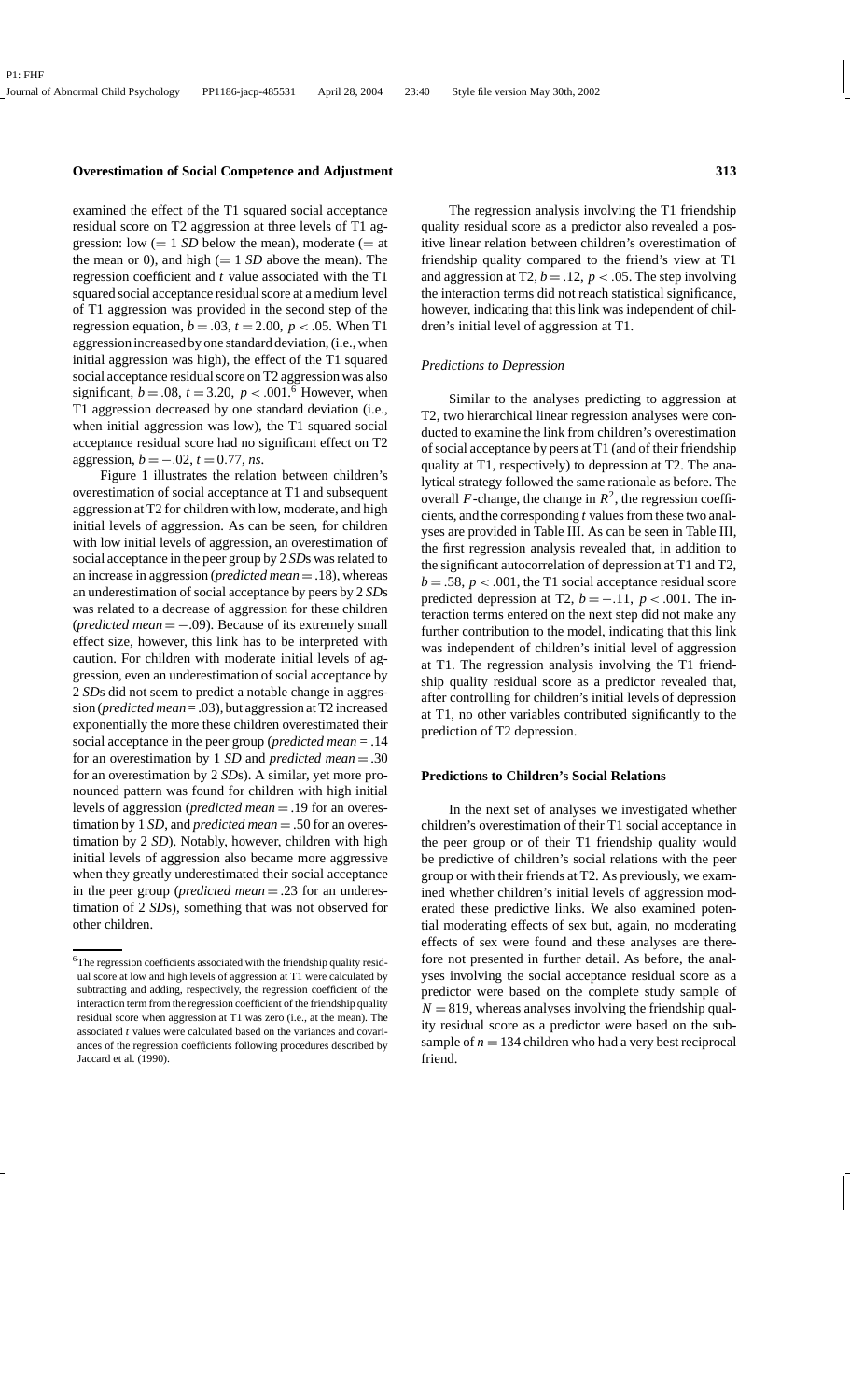

**Fig. 1.** Prediction of T2 aggression from over/underestimation of social acceptance at T1, at three different levels of T1 aggression (high aggressive  $= +1$  *SD*, moderate aggressive  $=$  mean, low aggressive = −1 *SD*). Predicted values of the dependent variable were calculated based on the respective regression equations for the three different levels of T1 aggression, following the rationale described by Jaccard et al. (1990; see text).

#### *Predictions to Social Preference*

First, a hierarchical linear regression was conducted to predict children's peer-rated social preference among peers at T2. As in previous analyses, we entered sex, aggression and depression at T1, peer-rated social preference at T1, the social acceptance residual score at T1, and the squared social acceptance residual score at T1 as predictors on the first step of the regression. On the second step, two 2-way interaction terms (Social acceptance residual score  $\times$  Aggression and Squared social acceptance residual score  $\times$  Aggression) were included in the regression equation. The overall  $F$ -change, the change in  $R^2$ , the regression coefficients, and the corresponding *t* values from this analysis are provided in Table IV. As can be seen, even after controlling for children's social preference at T1,  $b = .57$ ,  $p < .001$ , the T1 social acceptance residual score positively predicted children's social preference at T2,  $b = .10$ ,  $p < .01$ . These results were independent of children's level of aggressiveness at T1, as indicated by the nonsignificance of the interaction terms entered on the subsequent step.

### *Predictions to Friendship Relations*

In the final analysis, we examined how an overly positive evaluation of friendship quality—compared to the friend's view—was related to children's friendship relation with their very best friend at T2. Because of the relatively small number of children being nominated as a second, third, fourth, or fifth friend at T2, we followed suggestions by Menard (2001) and computed a new T2 friendship nomination variable with only two levels: (1) nomination as a friend at T2  $(n = 91)$ , and (0) no nomination as a friend any more at T2  $(n = 43)$ . Hierarchical logistic regression analyses were performed to predict stability or change in children's friendship relation with their very best friend from T1 to T2, using no-friend nomination as the reference category. On the first step of this analysis we included sex, aggression and depression at T1, friend-rated friendship quality at T1, the friendship quality residual score at T1, and the squared friendship quality residual score at T1 as predictor variables. On the second step, two 2-way interaction terms (Friendship quality residual score  $\times$  Aggression and Squared friendship quality residual score  $\times$  Aggression) were added to the equation. Preliminary analyses involving interaction terms between each predictor and its log value revealed that the assumption of linearity of the logit was met, based on a Bonferroni-corrected alpha value of  $p < .05/6 = .008$ . Overall model fit,  $\chi^2$ -change,  $R_L^2$ , the regression coefficients and associated standard errors, as well as the odds ratios are presented in Table V.

As can be seen in Table V, the results from the logistic regression showed that sex had a significant main effect on the odds of being nominated as a friend again at T2, *odds ratio* = 0.34,  $p < .01$ , indicating that the odds were 66% lower for girls than boys to be nominated again as a friend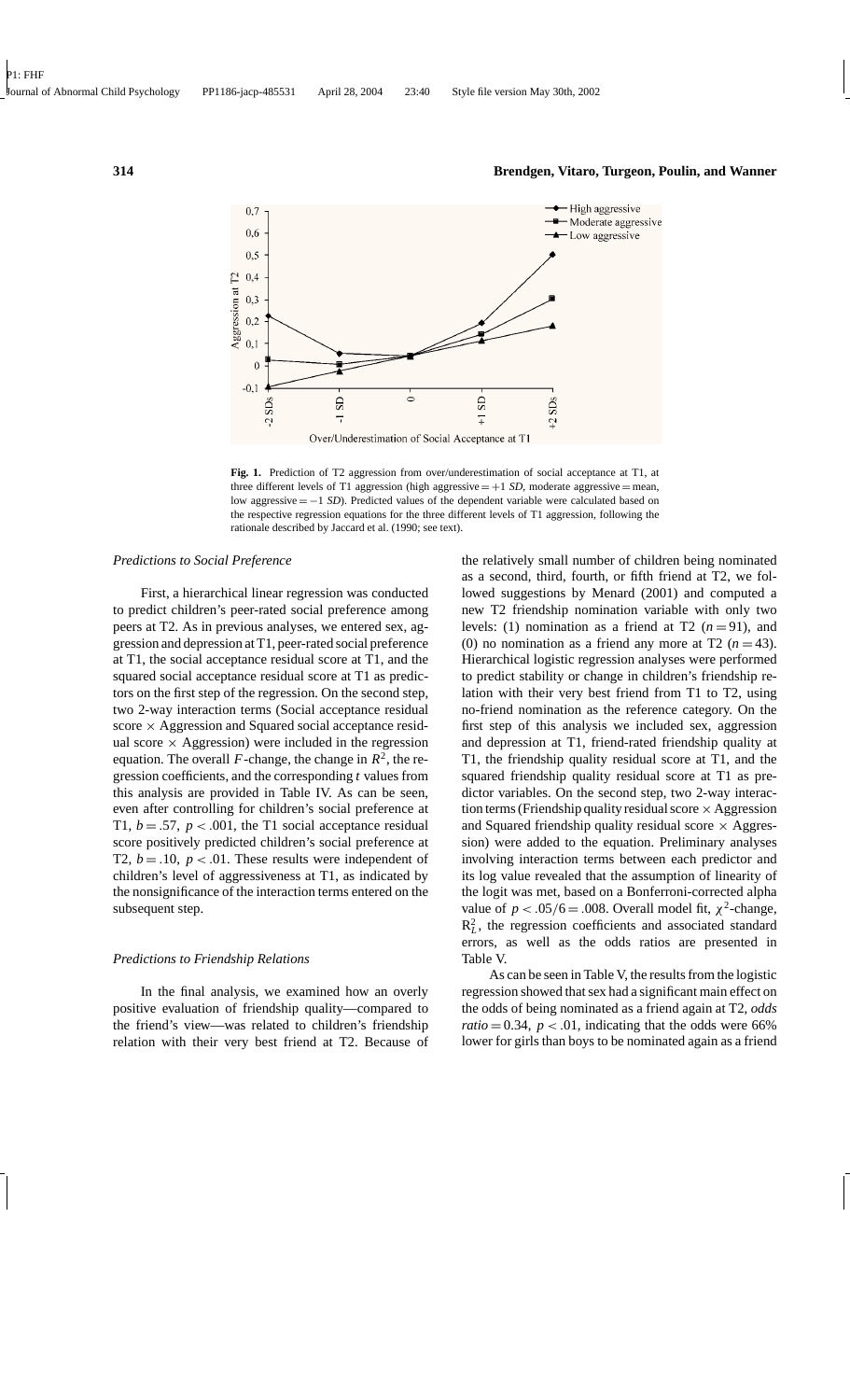|          | Set A: Predictions From the social acceptance residual  |           |                |                   |              |  |  |  |  |
|----------|---------------------------------------------------------|-----------|----------------|-------------------|--------------|--|--|--|--|
| Step no. | Predictor                                               | b         | $\mathfrak{t}$ | $F$ change $(df)$ | $R^2$ change |  |  |  |  |
| Step 1   |                                                         |           |                | 104.70 (6, 812)   | $.44***$     |  |  |  |  |
|          | <b>Sex</b>                                              | .05       | 1.59           |                   |              |  |  |  |  |
|          | T1 aggression                                           | .05       | 1.77           |                   |              |  |  |  |  |
|          | T1 depression                                           | $.58**$   | 18.42          |                   |              |  |  |  |  |
|          | T1 peer-rated social preference                         | $-.05$    | $-1.84$        |                   |              |  |  |  |  |
|          | T1 social acceptance residual                           | $-.11***$ | $-3.36$        |                   |              |  |  |  |  |
|          | T1 social acceptance residual                           | .00       | 0.08           |                   |              |  |  |  |  |
| Step 2   |                                                         |           |                | 0.19(2, 810)      | .00.         |  |  |  |  |
|          | T1 soc. acc. res. $\times$ T1 agg.                      | $-.02$    | $-.61$         |                   |              |  |  |  |  |
|          | T1 soc. acc. res. <sup>sq.</sup> $\times$ T1 agg.       | .00       | 0.03           |                   |              |  |  |  |  |
|          | Set B: Predictions from the friendship quality residual |           |                |                   |              |  |  |  |  |
| Step 1   |                                                         |           |                | 20.09(6, 27)      | .49***       |  |  |  |  |
|          | Sex                                                     | .28       | 1.80           |                   |              |  |  |  |  |
|          | T1 aggression                                           | .07       | 0.89           |                   |              |  |  |  |  |
|          | T1 depression                                           | $.64***$  | 9.49           |                   |              |  |  |  |  |
|          | T1 friend-rated friendship quality                      | $-.05$    | $-0.61$        |                   |              |  |  |  |  |
|          | T1 friendship quality residual                          | $-.11$    | $-1.32$        |                   |              |  |  |  |  |
|          | T1 friendship quality residual <sup>sq.</sup>           | .03       | 0.39           |                   |              |  |  |  |  |
| Step 2   |                                                         |           |                | 2.28(2, 125)      | .02          |  |  |  |  |
|          | T1 frd. qual. res. $\times$ T1 agg.                     | $-.16$    | $-1.80$        |                   |              |  |  |  |  |
|          | T1 frd. qual. res. <sup>sq.</sup> $\times$ T1 agg.      | $-.19$    | $-1.85$        |                   |              |  |  |  |  |

**Table III.** Hierarchical Multiple Linear Regression Analysis Predicting to Children's Depression at T2

*Note.* The first regression analysis is based on  $N = 819$ ; the second regression analysis is based on  $n = 134$ . Sex effect refers to boys as reference group.

by their T1 reciprocal first best friend. In addition, there was also a significant positive main effect of the friendship quality residual score, *odds ratio* = 1.97,  $p < .01$ . In other words, for children who overestimated their friendship quality by 1 *SD* the odds increased by 97% that they would be nominated as a friend again at T2 by their T1 reciprocal very best friend, compared to children who did not perceive their friendship quality more positively than their friend. In contrast, for children who underestimated their friendship quality by 1 *SD*, the odds decreased by 51% that they would be nominated as a friend again at T2. Calculation of individual probability levels for illustrative purposes revealed that children who overestimated their friendship quality compared to their friend's view by 2 *SD*s had a probability of .95 of being nominated as a friend again at T2. In contrast, children who underestimated their friendship quality compared to their friend's view by 2 *SD*s had a probability of .53 of being nominated as a friend again at T2. The interaction terms entered on the next step did not significantly contribute to the model,

**Table IV.** Hierarchical Multiple Linear Regression Analysis Predicting to Peer-Rated Social Preference at T2

| Step no. | Predictor                                         | $\boldsymbol{b}$ | $\mathfrak{t}$ | $F$ change $(df)$ | $R^2$ change |
|----------|---------------------------------------------------|------------------|----------------|-------------------|--------------|
| Step 1   |                                                   |                  |                | 68.60 (6, 812)    | $.34***$     |
|          | <b>Sex</b>                                        | $-.09$           | $-1.46$        |                   |              |
|          | T1 aggression                                     | .00.             | 0.01           |                   |              |
|          | T1 depression                                     | $-.02$           | $-0.44$        |                   |              |
|          | T1 peer-rated social preference                   | $.57**$          | 19.07          |                   |              |
|          | T1 social acceptance residual                     | $.10**$          | 2.74           |                   |              |
|          | T1 social acceptance residual <sup>sq.</sup>      | .02              | 0.52           |                   |              |
| Step 2   |                                                   |                  |                | 0.73(2, 810)      | .00          |
|          | T1 soc. acc. res. $\times$ T1 agg.                | .04              | 1.21           |                   |              |
|          | T1 soc. acc. res. <sup>sq.</sup> $\times$ T1 agg. | 0.1              | 0.22           |                   |              |

*Note.*  $N = 819$ . Sex effect refers to boys as reference group.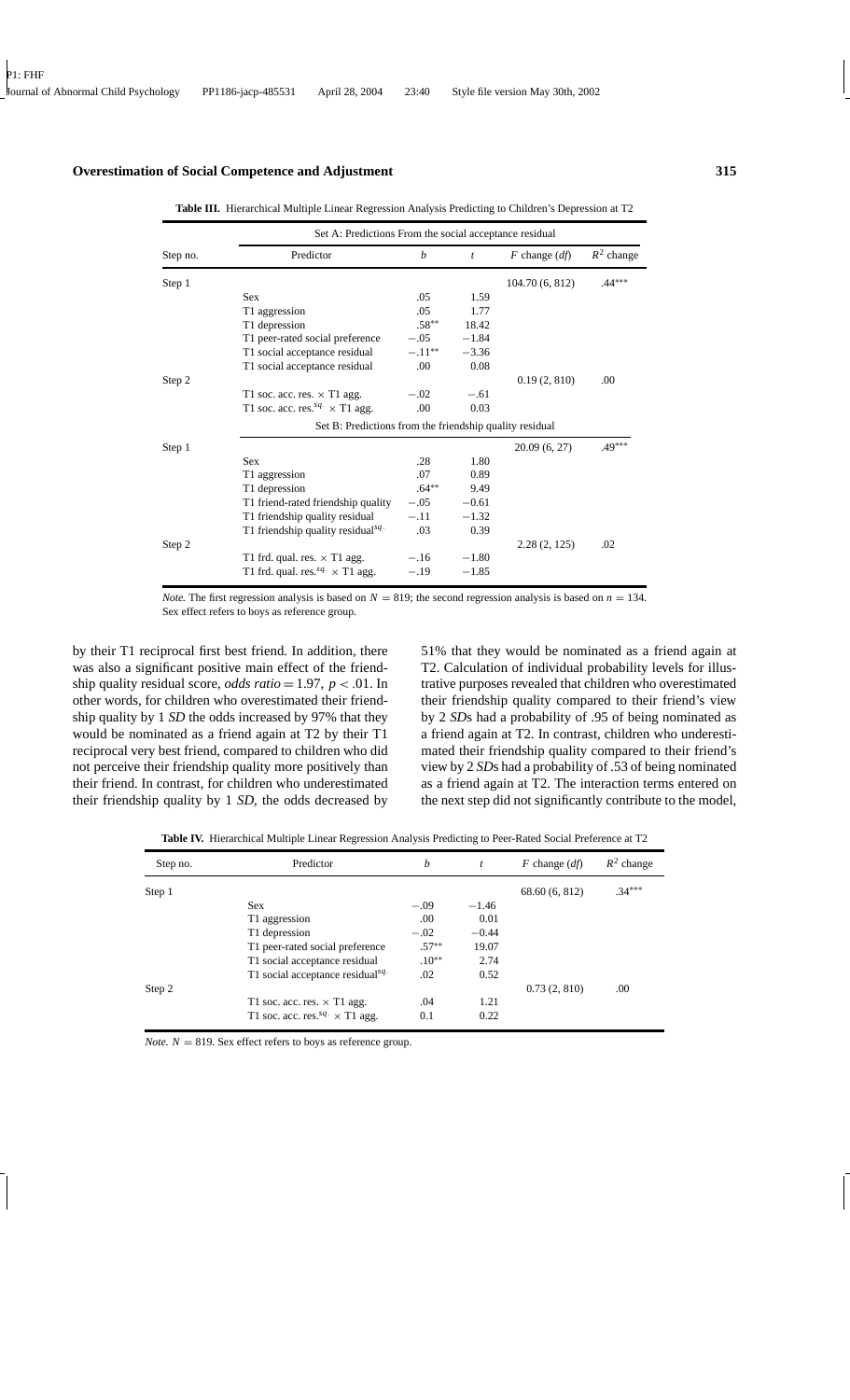suggesting that these results were independent of children's level of aggression.<sup>7</sup>

## **DISCUSSION**

Empirical findings show that many aggressive children tend to overestimate their social acceptance in the peer group and the quality of their dyadic friendships when compared to their peers' and friends' views in this regard (Boivin & Begin, 1989; Brendgen et al., 2002; David & Kistner, 2000; Hymel et al., 1993; Patterson et al., 1990; Zakriski & Coie, 1996). The goal of the present study was to investigate whether and how such overly positive perceptions are related to aggressive children's subsequent behavioral, emotional, and social adjustment. Two competing theoretical models were tested: based on previous work by Taylor and Brown (1988) and Bandura (1997), it was hypothesized that positive illusions about their social relations with others would be adaptive for children's subsequent adjustment, for aggressive and nonaggressive children alike. In other words, children's overestimation of their social preference by the peer group or of the quality of their dyadic friendships should help children maintain or even improve the relationship with their peer group and with their dyadic friends. By the same token, children who overestimate their social preference or their friendship quality should become less aggressive and less depressed. The alternative hypothesis, based on arguments by Baumeister et al. (1996), suggests that children's overestimation of their social preference or their friendship quality—at least on an extreme level—might result in increased behavioral and social adjustment problems for aggressive children and in depressed affect for nonaggressive children.

The results of the present study provide at least partial support for the first hypothesis, suggesting that positive "illusions" about their social relations with peers can have positive consequences for nonaggressive and aggressive children's subsequent adjustment. Thus, children who overestimated their social acceptance in the peer group experienced an increase in their actual social standing among peers six months later. Similarly, an overly positive perception of friendship quality compared to the friend's view seemed to elicit positive reactions from the friend because it increased the odds of being nominated again as a friend six months later. These results were independent of children's level of aggression. Overall, these results are in line with previous findings on the effect of positive illusions on peer-rated social preference (e.g., Rabiner & Coie, 1989; Sandstrom & Coie, 1999) and support the notion that positive illusions may promote goal attainment (e.g., Bandura, 1997; Taylor & Brown, 1988). Children who believe they are much liked by other children—even if that is not necessarily true—are likely to actively seek out others, to initiate social interactions, and to increase their efforts or to use alternative pathways if their initial strategies do not yield the desired results. This action-oriented approach, in turn, might promote the establishment and maintenance of social relations with others. To the extent that this process holds for aggressive and nonaggressive children alike, it may also explain previous findings that some aggressive children actually improve their social status in the peer group over time (Sandstrom & Coie, 1999).

As suggested by the present findings, this beneficial effect of positive illusions applies not only to children's relations with the peer group as a whole but also to their dyadic friendships. Children who have a very positive perception of their friendship may convey this positive outlook through their behavior toward their friend. They might openly share secrets, show trust and understanding, and generally express their joy of being with this friend. They might also not ruminate about arguments too long because they might not believe their relationship is much tainted by conflicts and fights. In line with this notion, children's positive perceptions of their friendship quality has been found to be related to high levels of positive affect and responsiveness and to low levels of negative affect, criticism, and hostility during friendship interaction (Brendgen, Markiewicz, Doyle, & Bukowski, 2001). Such behaviors, in turn, fostered a favorable evaluation of friendship quality from the friend's point of view in the Brendgen et al. study (Brendgen et al., 2001). Thus,

<sup>7</sup>Additional analyses were performed to examine whether the observed effects of overestimation of social competence on adjustment could be simply explained by the absolute level of children's self-rated social acceptance (i.e., simply because high absolute self-ratings are linked to good adjustment and high self-raters are more likely to overestimate). For this purpose, multiple linear or logistic regressions were performed for all outcome variables using the following independent variables: sex, outcome at T1 (except for peer-rated social preference and friendship nomination), absolute self-rated social acceptance or absolute self-rated friendship quality, residual social acceptance or residual friendship quality, and the respective squared residual. The results showed that, with two exceptions, both absolute self-ratings and residual self-ratings significantly contributed to predicting the outcome, and the effect sizes of residual self-ratings were largely similar to the ones previously observed. The two exceptions were the analyses (a) predicting to depression using absolute self-rated and residual self-rated social acceptance as predictors, and (b) predicting to friendship nomination using absolute self-rated friendship quality and residual self-rated friendship quality as predictors. In these analyses, neither variable showed a statistically significant effect. Overall, these results seem to support the notion that, independent of the absolute level of self-ratings, overestimation of social competence is related to children's adjustment outcomes. Given the considerable multicollinearity problem when including both absolute self-ratings and residual self-ratings in the analyses, however, the results of these additional analyses need to be interpreted with much caution and be replicated in future studies.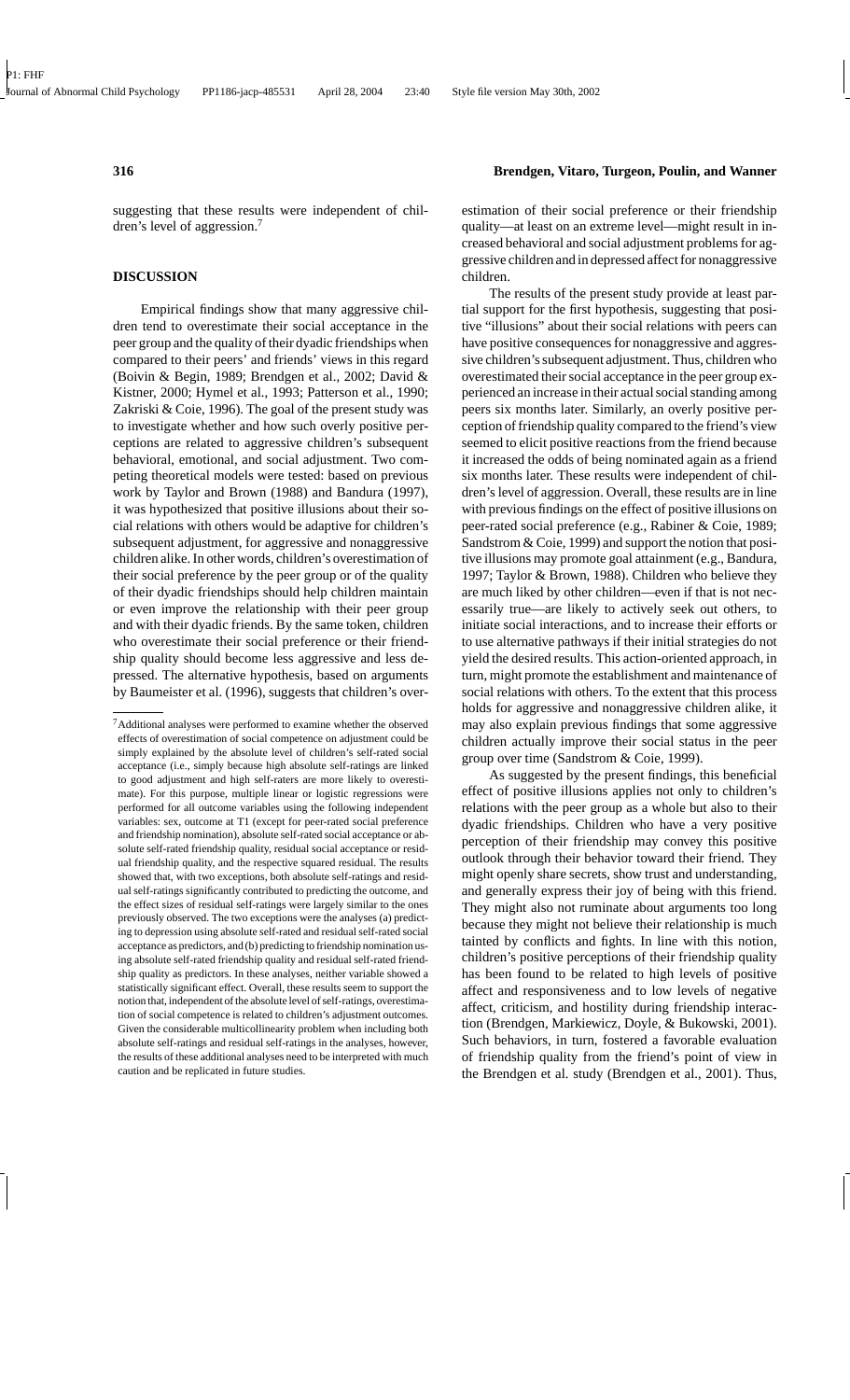| Step no. | Predictor                                          | $\chi^2$ change ( <i>df</i> ) | $R_{I}^{2}$ change | B       | SE   | Odds ratio |
|----------|----------------------------------------------------|-------------------------------|--------------------|---------|------|------------|
| Step 1   |                                                    | $12.65(6)^*$                  | .13                |         |      |            |
|          | <b>Sex</b>                                         |                               |                    | $-1.07$ | 0.51 | $0.34*$    |
|          | T1 aggr ession                                     |                               |                    | $-0.02$ | 0.24 | 0.99       |
|          | T1 depression                                      |                               |                    | 0.05    | 0.20 | 1.05       |
|          | T1 friend-rated friendship quality                 |                               |                    | $-0.08$ | 0.25 | 0.92       |
|          | T1 friendship quality residual                     |                               |                    | 0.68    | 0.27 | $1.97*$    |
|          | T1 friendship quality residual                     |                               |                    | 0.26    | 0.25 | 1.30       |
| Step 2   |                                                    | 4.24(2)                       | .04                |         |      |            |
|          | T1 frd. qual. res. $\times$ T1 agg.                |                               |                    | 0.80    | 0.53 | 2.23       |
|          | T1 frd. qual. res. <sup>sq.</sup> $\times$ T1 agg. |                               |                    | 1.04    | 0.68 | 2.82       |

**Table V.** Hierarchical Logistic Regression Analysis Predicting to Friendship Nomination at T2

*Note.*  $N = 134$ . Odds ratio for sex effect refers to boys as reference group.

even if the friend does not entirely share a child's extremely positive perception of friendship quality initially, such friendly behavior seems to help maintain the friendship relation, as suggested by the findings from the present study.

In addition to these positive effects, there also was evidence for a curvilinear link between children's overestimation of their social acceptance in the peer group and future aggression. Specifically, in accordance with the Baumeister et al. perpespective (Baumeister et al., 1996) an extreme overestimation of social acceptance in the peer group (albeit not of friendship quality) was related to an increase in aggression six months later. This curvilinear relation was only observed for moderately or highly aggressive children, however, as predicted by the Baumeister et al. model (Baumeister et al., 1996). For nonaggressive children only a rather weak positive linear link was observed between overestimation of social acceptance by peers and subsequent aggression. This finding might indicate that, in line with the notion put forth by Baumeister et al. (1996), children with extreme levels of overestimation might eventually notice that their peers are not quite as friendly as expected and, if they are prone to aggression, react accordingly. However, a rather unexpected finding in this context was that highly aggressive children not only became more aggressive when they overestimated but also when they underestimated their social acceptance in the peer group. Although this latter result cannot be explained by *inflated-ego* defense mechanisms, it does fit very well with the general frustration-anger theory of aggression (e.g., Berkowitz, 1978, 1989). Interestingly, both the theory of aggression as an inflated-ego defense mechanism, as proposed by Baumeister et al. (1996) and the frustration-anger theory of aggression view aggression as resulting from frustration over actual or perceived negative feedback from others, which then results in anger and hostility toward the source of rejection.

Notably, at least the observed link between an extreme overestimation of social acceptance by peers and an increase in aggression might also be explained by other factors than ego-defense. Considering that (a) extreme overestimations are most likely in aggressive children (Brendgen et al., 2002), and (b) even extremely overestimating children seem to become more popular subsequently, these children might actually feel reinforced for their behavior. In line with this notion, aggressiverejected children are less excluded by their peers and suffer less active and passive peer disregard than nonaggressiverejected children (Boivin & Poulin, 1993). Moreover, although aggressive-rejected children often bully and torment other children, they do not necessarily experience direct sanctions by the peer group as a consequence. Observation studies show that peers overwhelmingly (i.e., during 75% of the time) reinforce bullies by either passively watching or even joining in the aggression (O'Connell, Pepler, & Craig, 1999).

One indication that many overestimating children may either not experience or be insensitive to self-directed negative feedback might be the present finding that an overly positive perception of their social acceptance in the peer group predicted a decrease in depression. This finding is more in line with the positive illusions hypothesis proposed by Taylor and Brown (1988) than with the Baumeister et al. perspective (Baumeister et al., 1996). By the same token, this result is also in line with previous findings of a positive link between children's underestimation of their competence in a variety of life domains and subsequent depression (Cole et al., 1999; Hoffman et al., 2000). Specifically, the present results support cognitive models of depression suggesting that negatively biased perceptions of the self play an essential role in the onset and maintenance of depression (e.g., Abramson, Seligman, & Teasdale, 1978; Beck, 1963; Rehm, 1977). Notably, this effect on depression may not only be direct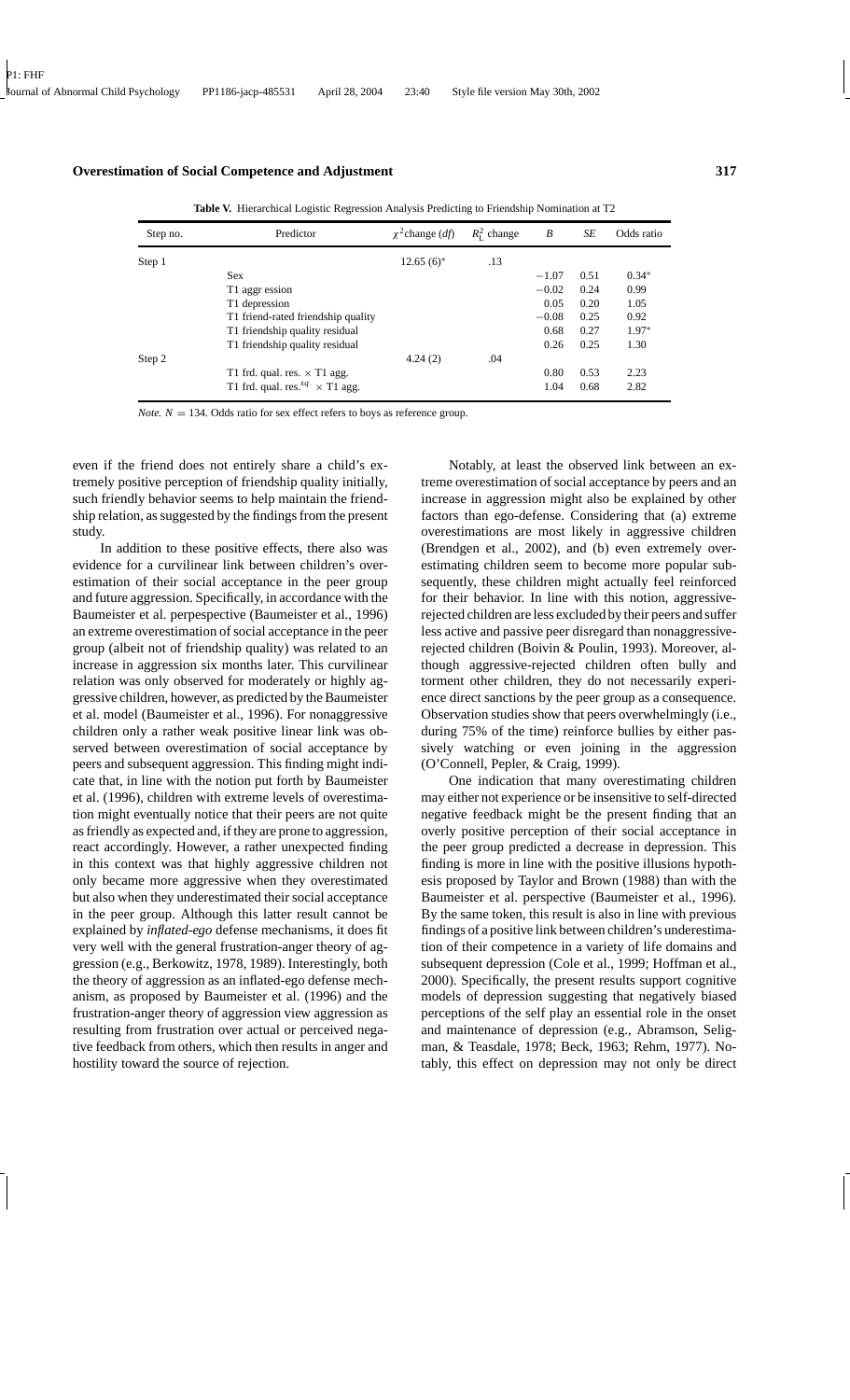but also indirect, mediated through a negative effect of children's underestimation of social competence on their social relations with peers, as was found in the present study. Indeed, children who are not accepted by their peers have been shown to become more depressed over time (Panak & Garber, 1992). Severely underestimating children may thus find themselves trapped in a vicious cycle where overly pessimistic self-evaluations not only foster depressive feelings but also impede their social relations, thereby contributing to the maintenance and perhaps even a further increase of their emotional problems.

Why was an overestimation of social acceptance in the peer group related to a decrease in children's depressive feelings, whereas an overestimation of friendship quality was not? One explanation may simply be that the analysis regarding friendship quality was based on a much smaller sample size than the analysis regarding social acceptance in the peer group in general, thus leading to reduced statistical power in the former compared to the latter analysis. This notion is supported by the fact that the regression coefficients for depression associated with children's overestimation of social acceptance in the peer group and of friendship quality, respectively, had the same relative weight  $(-.11)$ . Indeed, because the predictive effect of overestimation of competence on subsequent depression found in the literature generally seems to be rather small (ranging from  $-.04$  to  $-.22$ ), differences in sample size may also explain why this effect reached statistical significance in some studies (Cole et al., 1999; Hoffman et al., 2000) but not in others (McGrath & Repetti, 2002). Another explanation for the lack of effect of overestimation of friendship quality in depression might be that children may detect differences between their own and their peers' view about their social acceptance in the peer group less easily than differences between their own and their friend's perspective with regard to friendship quality. Children interact with classmates that are nonfriends less frequently and intensely than with close friends, and they are probably also less interested in nonfriends' than in their friends' thoughts and actions. As a result, children who overestimate their social acceptance in the peer group may not easily realize that their positive views do not necessarily reflect reality. In contrast, the more intense contact with the best friend might increase the probability that children who evaluate their friendships more positively than their friend does eventually become aware of this perceptual discrepancy. If indeed children can more easily uphold their positive illusions about their social acceptance in the peer group in general than about the quality of their friendships, then this may also—at least partly explain why an overestimation of friendship quality was less beneficial for children's emotional well-being than

an overestimation of social acceptance in the larger peer group. Replication studies are clearly needed to gain a better understanding of the potential effects of overestimation of friendship quality on children's emotional well-being.

Overall, this study has important advantages over previous research examining the link between children's overestimation of their social competence and their developmental adjustment. Thus, this study extends previous research (a) by examining children's positive illusions in regard to the quality of their dyadic friendships as well as their social acceptance in the larger peer group, and (b) by considering emotional as well as social and behavioral aspects of adjustment. In addition, the longitudinal approach of this study made it possible to test the hypothesized directional effect between children's positive illusions, on the one hand, and their developmental adjustment, on the other hand. Despite these advantages, however, this study also has some limitations, which need to be considered when interpreting the findings. First, peer-nominations were restricted to the list of children who had received parental consent for participation in the study. Although necessary because of ethics-related concerns of the school board, this procedure obviously limits the pool of possible nominees and might exclude the most problematic children from being nominated. This limitation is further exacerbated by the fact that, as previously mentioned, even some children with parental consent were excluded from the study for methodological reasons or because they were lost due to attrition. These excluded children were more aggressive and they were also less liked by their peers and they perceived themselves as less liked than the final study participants. As a result, the variance of and the associations between the variables in the statistical analyses were probably smaller than what might be found in a less restricted sample, which obviously limits the generalizability of the findings. It also needs to be acknowledged that many of the effects observed in this study are rather small. However, as noted by Hoffman and colleagues in their work on the link between perceptual biases and depression, "although these effects may not seem large, one must remember that they represent changes in a remarkably stable construct. In this context, almost any effect is noteworthy" (Hoffman et al., 2000, p. 660). This statement certainly also holds for the effects of positive illusions on social preference, aggression, and depression found in the present study.

Despite its limitations, the present study offers important insights into the link between children's overestimations of their social competence and their developmental adjustment. On the one hand, our results suggest that positive illusions about their social relations with classmates and with friends can be advantageous for children's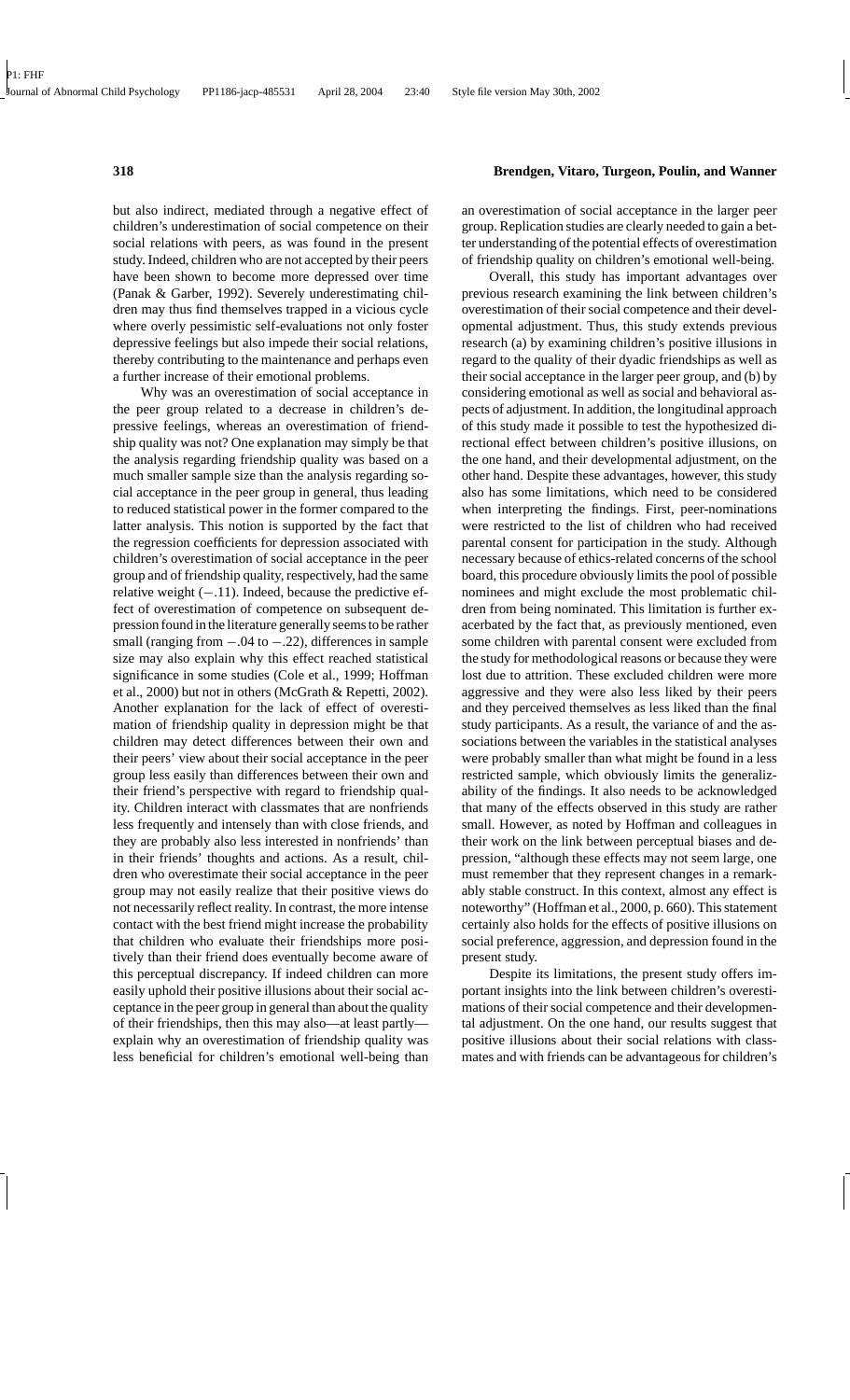#### **Overestimation of Social Competence and Adjustment 319** 319

social and emotional adjustment, which is in line with the Taylor and Brown (1988) perspective. On the other hand, the present findings suggest that an extremely inflated positive self-view might promote further aggression in children who are prone to aggressive behavior. This latter result is more in line with the Baumeister et al. perspective (Baumeister et al., 1996). By the same token, this result supports the view expressed by some scholars that efforts toward an improvement of self-esteem might not always be the most appropriate intervention strategy with aggressive children (e.g., David & Kistner, 2000). Indeed, a further increase of self-esteem for aggressive children who already hold highly inflated views about themselves may elicit even more aggressive behavior. Our results do suggest, however, that an increase of self-esteem in aggression-prone children who severely underestimate their social competence may prevent a further increase in aggression. To be sure, the explanations offered for this findings remain speculative because we did not assess the specific cognitions or behaviors that might mediate the link between an overestimation of social preference or friendship quality and subsequent adjustment outcomes. Moreover, to the extent that children become increasingly sensitive toward social feedback from others as they mature (Hymel et al., 1985), negative effects of overly positive social self-perceptions on children's social and emotional adjustment as suggested by Baumeister et al. (1996) might become more evident in older children. Further research is needed to examine such potential age-related differences and the mechanisms underlying the links found in the present study. In consequence, such research will help us obtain a better understanding of the interplay between children's social self-perceptions, their behavior toward others, and their developmental outcomes.

#### **ACKNOWLEDGMENTS**

This research was made possible by grants from the Conseil québecois de la Recherche Sociale and the Social Sciences and Humanities Research Council of Canada. We thank the authorities and directors of the participating schools as well as the teachers and children for their collaboration. Lucie Brousseau, Jacqueline Langlois, and Elise Chartrand deserve our thanks for their participation in data collection or management.

## **REFERENCES**

Abramson, L. Y., Seligman, M. E. P., & Teasdale, J. D. (1978). Learned helplessness in humans: Critique and reformulation. *Journal of Abnormal Psychology*, *87,* 49–74.

- Bandura, A. (1997). *Self-efficacy: The exercise of control*. New York: W. H. Freeman.
- Baumeister, R. F., Bushman, B. J., & Campbell, W. K. (2000). Selfesteem, narcissism, and aggression: Does violence result from low self-esteem or from threatened egotism? *Current Directions in Psychological Science*, *9,* 26–29.
- Baumeister, R. F., Smart, L., & Boden, J. M. (1996). Relation of threatened egotism to violence and aggression: The dark side of high self esteem. *Psychological Review*, *103,* 5–33.
- Beck, A. T. (1963). Thinking and depression: Idiosyncratic content and cognitive distortions. *Archives of General Psychiatry*, *9,* 324– 333.
- Berkowitz, L. (1978). Whatever happened to the frustrationaggression hypothesis? *American Behavioral Scientist*, *21,* 691– 707.
- Berkowitz, L. (1989). Frustration-aggression hypothesis: Examination and reformulation. *Psychological Bulletin*, *106,* 59–73.
- Bjoerkqvist, K., Oesterman, K., & Kaukiainen, A. (1992). The development of direct and indirect aggressive strategies in males and females. In K. Bjoerkqvist & P. Niemelae (Eds.), *Of mice and women: Aspects of female aggression* (pp. 51–64). San Diego, CA: Academic Press.
- Boivin, M., & Begin, G. (1989). Peer status and self-perception among early elementary school children: The case of the rejected children. *Child Development*, *60,* 591–596.
- Boivin, M., & Poulin, F. (1993). Les camarades de jeu des garcons agressifs. Les choix de camarades de jeu et la qualite de l'insertion sociale des garcons agressifs. *Enfance*, *47,* 261–278.
- Boivin, M., Vitaro, F., & Gagnon, C. (1992). A reassessment of the self-perception profile for children: Factor structure, reliability, and convergent validity of a French version among second through sixth grade children. *International Journal of Behavioral Development*, *15,* 275–290.
- Brendgen, M., Little, T. D., & Krappmann, L. (2000). Rejected children and their friends: A shared evaluation of friendship quality? *Merrill-Palmer Quarterly*, *46,* 45–70.
- Brendgen, M., Markiewicz, D., Doyle, A. B., & Bukowski, W. M. (2001). The relations between friendship quality, ranked friendship preference, and adolescents' behavior with their friends. *Merrill-Palmer Quarterly*, *47,* 395–415.
- Brendgen, M., Vitaro, F., Turgeon, L., & Poulin, F. (2002) Assessing aggressive and depressed children's social relations with classmates and friends: A matter of perspective. *Journal of Abnormal Child Psychology*, *30,* 609–624.
- Cillessen, A. H. N., & Bellmore, A. D. (1999). Accuracy of social selfperceptions and peer competence in middle childhood. *Merrill-Palmer Quarterly*, *45,* 650–676.
- Coie, J. D., Dodge, K. A., & Coppotelli, H. (1982). Dimensions and types of social status: A cross-age perspective. *Developmental Psychology*, *18,* 557–570.
- Cole, D. A., Martin, J. M., Peeke, L. A., Seroczynski, A. D., & Fier, J. (1999). Children's over- and underestimation of academic competence: A longitudinal study of gender differences, depression, and anxiety. *Child Development*, *70,* 459–473.
- Cole, D. A., Martin, J. M., Peeke, L. G., Seroczynski, A. D., & Hoffman, K. (1998). Are cognitive errors of underestimation predictive or reflective of depressive symptoms in children: A longitudinal study. *Journal of Abnormal Psychology*, *107,* 481–496.
- Colvin, C. R., Block, J., & Funder, D. C. (1995). Overly positive self-evaluations and personality: Negative implications for mental health. *Journal of Personality and Social Psychology*, *68,* 1152– 1162.
- Crick, N. R., Werner, N. E., Casas, J. F., O'Brien, K. M., Nelson, D. A., Grotpeter, J. K., et al. (1999). Childhood aggression and gender: A new look at an old problem. In D. Bernstein (Ed.), *Gender and motivation. Nebraska symposium on motivation* (Vol. 45, pp. 75– 141). Lincoln, NE: University of Nebraska Press.
- Cronbach, L. J., & Furby, L. (1970). How we should measure "change" or should we? *Psychological Bulletin*, *74,* 68–80.